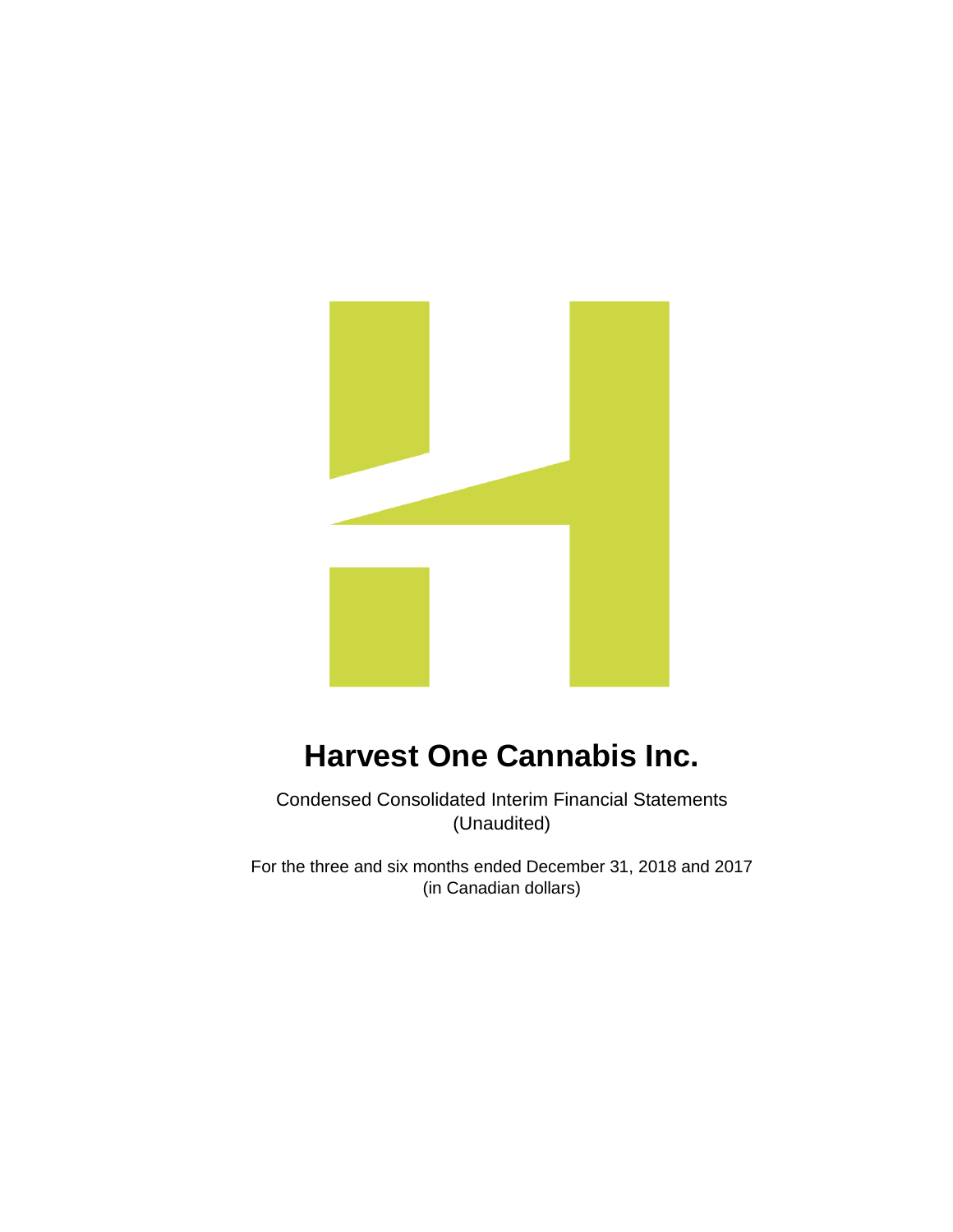### **Table of contents**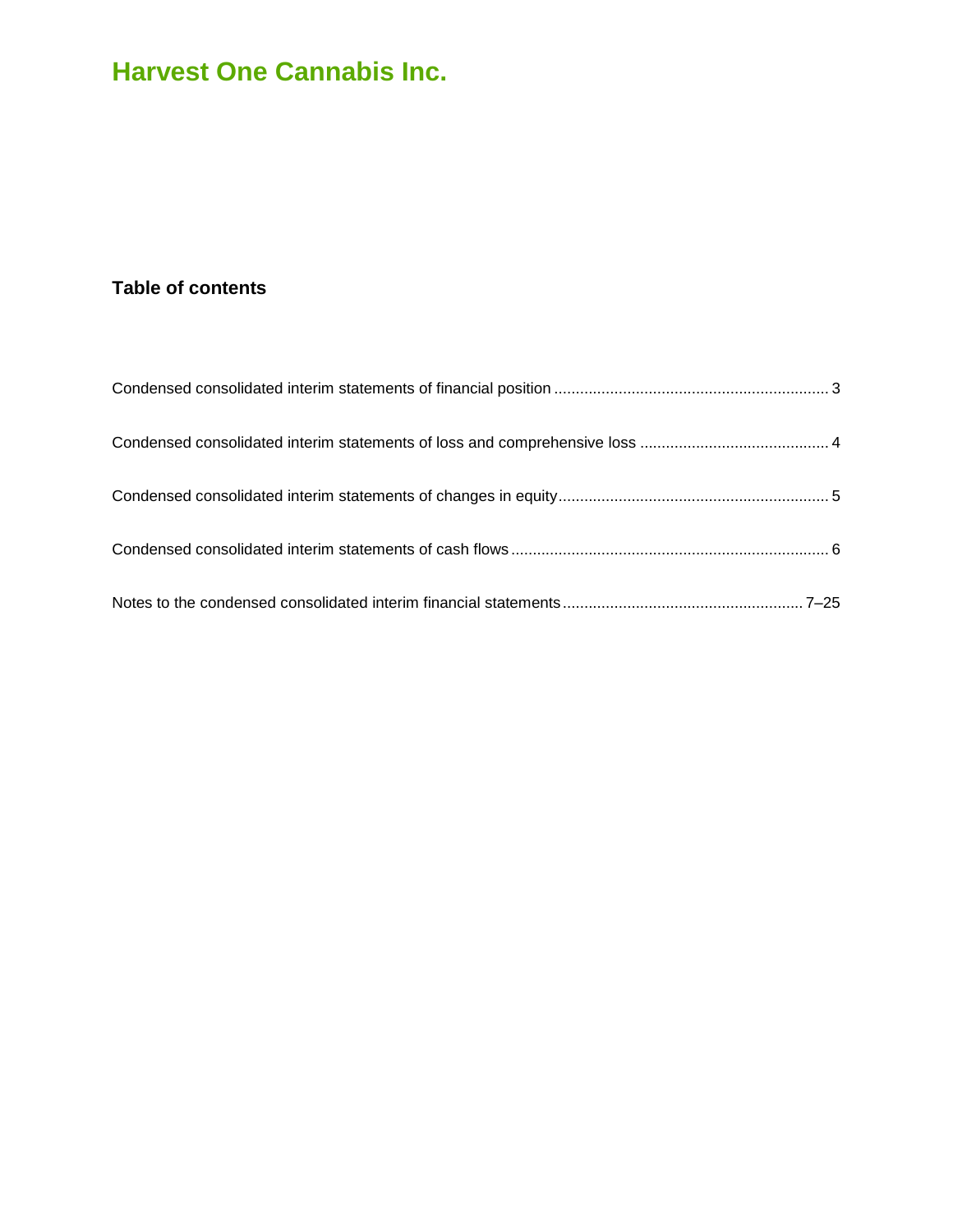Condensed consolidated interim statements of financial position

(Expressed in Canadian dollars)

(Unaudited)

|                                          | <b>Note</b> | December 31<br>2018 | June 30<br>2018 |
|------------------------------------------|-------------|---------------------|-----------------|
|                                          |             | \$                  | \$              |
| <b>Assets</b>                            |             |                     |                 |
| <b>Current assets</b>                    |             |                     |                 |
| Cash                                     |             | 40,982,296          | 56,845,541      |
| Accounts receivable                      | 4           | 2,864,105           | 989,817         |
| Inventories                              | 5           | 5,446,701           | 4,743,966       |
| <b>Biological assets</b>                 | 6           | 952,065             | 904,017         |
| Prepaid expenses and deposits            |             | 1,425,139           | 1,681,369       |
|                                          |             | 51,670,306          | 65,164,710      |
| Non-current assets                       |             |                     |                 |
| Property, plant and equipment            | 7           | 14,092,982          | 10,540,200      |
| Investment in associate                  | 8           | 1,741,777           |                 |
| Intangible assets                        | 9           | 7,824,838           | 5,759,187       |
| Goodwill                                 | 10, 11      | 30,103,931          | 27,557,000      |
|                                          |             | 53,763,528          | 43,856,387      |
| <b>Total assets</b>                      |             | 105,433,834         | 109,021,097     |
| <b>Liabilities</b>                       |             |                     |                 |
| <b>Current liabilities</b>               |             |                     |                 |
| Accounts payable and accrued liabilities |             | 3,520,734           | 4,109,365       |
| <b>Total liabilities</b>                 |             | 3,520,734           | 4,109,365       |
|                                          |             |                     |                 |
| <b>Equity</b>                            |             |                     |                 |
| Share capital                            |             | 121,466,853         | 117,736,375     |
| Other reserves                           | 12          | 16,265,704          | 13,856,419      |
| Accumulated other comprehensive loss     |             | (94, 102)           | (82, 749)       |
| Accumulated deficit                      |             | (35, 725, 355)      | (26, 598, 313)  |
| <b>Total equity</b>                      |             | 101,913,100         | 104,911,732     |
| Total liabilities and equity             |             | 105,433,834         | 109,021,097     |

*"Frank Holler" "Grant Froese"*  Grant Froese, Director

Page 3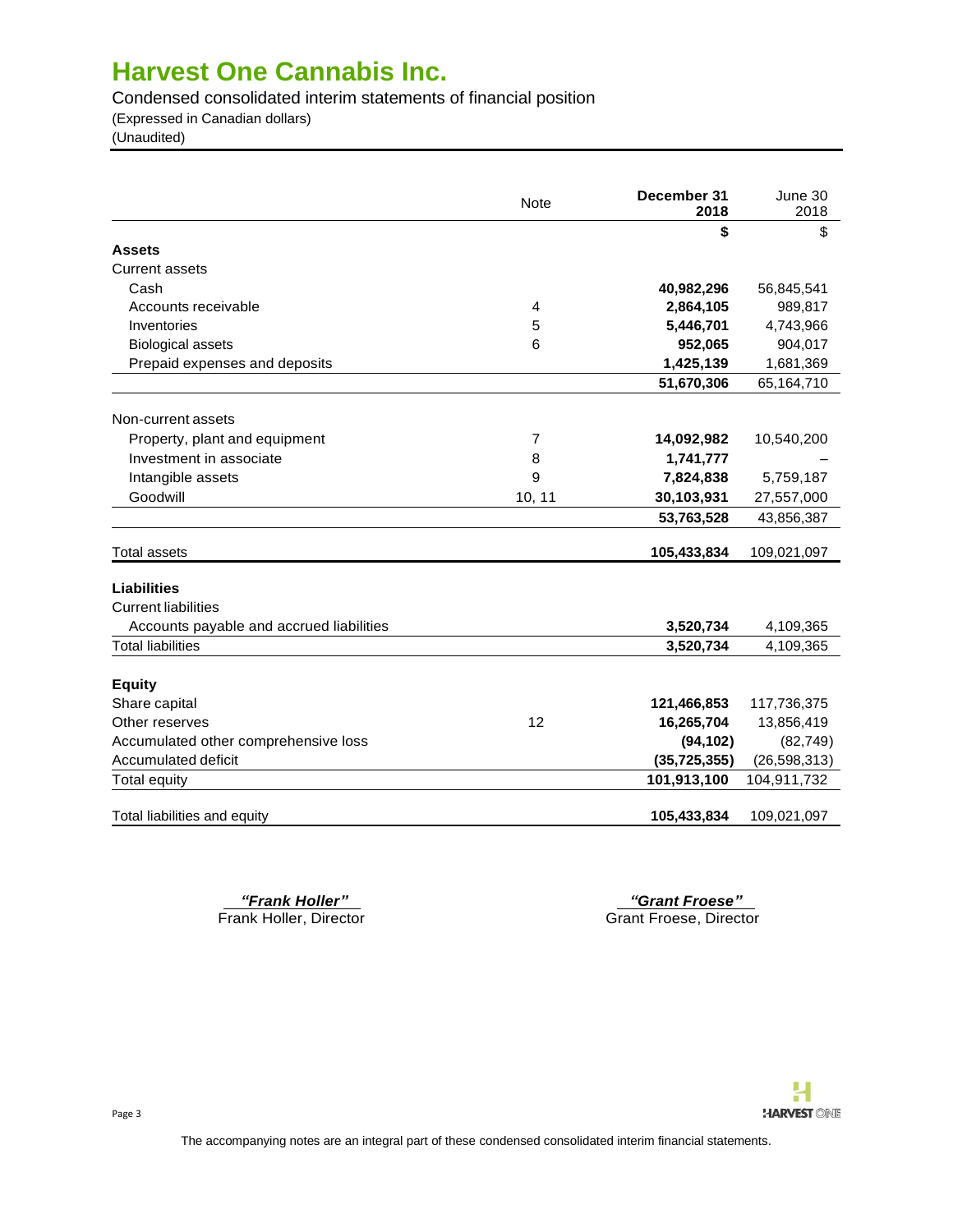Condensed consolidated interim statements of loss and comprehensive loss

For the three and six months ended December 31, 2018 and 2017

(Expressed in Canadian dollars)

(Unaudited)

|                                                             |      |               | For the three months ended<br>December 31 | For the six months ended | December 31   |
|-------------------------------------------------------------|------|---------------|-------------------------------------------|--------------------------|---------------|
|                                                             | Note | 2018          | 2017                                      | 2018                     | 2017          |
|                                                             |      |               | Restated-                                 |                          | Restated-     |
|                                                             |      |               | See Note 2(d)                             |                          | See Note 2(d) |
|                                                             |      | \$            | \$                                        | \$                       | \$            |
| Revenue                                                     | 16   | 3,984,034     | 4,740                                     | 5,663,325                | 179,284       |
| Excise taxes                                                | 3(a) | (242, 252)    |                                           | (242, 252)               |               |
| Net revenue                                                 |      | 3,741,782     | 4,740                                     | 5,421,073                | 179,284       |
| Cost of sales                                               |      |               |                                           |                          |               |
| Production costs                                            |      | (793, 748)    | (616, 422)                                | (1,441,525)              | (1, 174, 945) |
| Inventory expensed to cost of sales                         |      | (1, 192, 902) | (8,325)                                   | (2,352,612)              | (160, 641)    |
| Inventory write-down                                        | 5    |               | (210,000)                                 | $\overline{\phantom{0}}$ | (210,000)     |
| Gross profit (loss) before fair value adjustments           |      | 1,755,132     | (830,007)                                 | 1,626,936                | (1,366,302)   |
| Realized fair value amounts included in inventory sold      | 5    | (1,770,002)   |                                           | (2, 273, 448)            |               |
| Change in fair value of biological assets                   | 6    | 1,142,337     | 570,595                                   | 2,352,076                | 1,100,722     |
| Gross profit (loss)                                         |      | 1,127,467     | (259, 412)                                | 1,705,564                | (265,580)     |
|                                                             |      |               |                                           |                          |               |
| Operating expenses                                          |      |               |                                           |                          |               |
| Brand development and marketing                             |      | (339, 924)    | (49, 787)                                 | (934, 430)               | (101, 678)    |
| Depreciation and amortization<br>General and administration |      | (106, 999)    | (50, 505)                                 | (185, 448)               | (98, 125)     |
|                                                             |      | (243, 180)    | (234, 192)                                | (445, 918)               | (369, 326)    |
| Insurance                                                   |      | (99, 789)     | (23, 475)                                 | (203, 239)               | (49, 839)     |
| <b>Investor relations</b>                                   |      | (123, 714)    | (151, 146)                                | (182, 261)               | (211, 966)    |
| Professional and consulting services                        |      | (599, 650)    | (485, 768)                                | (1, 194, 035)            | (599, 361)    |
| Regulatory                                                  |      | (4, 506)      | (18, 460)                                 | (5, 240)                 | (33,710)      |
| Rent and operating lease                                    |      | (112, 558)    | (45, 375)                                 | (194, 115)               | (91, 190)     |
| Salaries and benefits                                       | 14   | (1,617,486)   | (462, 424)                                | (3,035,484)              | (993,060)     |
| Severance and reorganization costs                          | 14   | (76, 785)     |                                           | (1, 192, 159)            |               |
| Share-based compensation                                    | 12   | (834, 472)    | (676, 684)                                | (2,409,285)              | (1, 395, 670) |
| Terminated projects                                         | 7(b) | (14, 699)     |                                           | (346, 805)               |               |
| Travel                                                      |      | (181, 291)    | (112,646)                                 | (422, 039)               | (172, 279)    |
|                                                             |      | (4,355,053)   | (2,310,462)                               | (10, 750, 458)           | (4, 116, 204) |
| Loss from operations                                        |      | (3, 227, 586) | (2,569,874)                               | (9,044,894)              | (4,381,784)   |
| Net finance costs                                           | 13   | (7,746)       | (753, 951)                                | (15,046)                 | (755, 892)    |
| Share of loss from investment in associate                  | 8(a) | (45, 847)     |                                           | (45, 847)                |               |
| Unrealized loss on warrants in associate                    | 8(b) | (3,596)       |                                           | (3, 596)                 |               |
| Foreign exchange                                            |      | (46, 793)     | (18, 522)                                 | (17, 659)                | (92, 855)     |
| <b>Net loss</b>                                             |      | (3,331,568)   | (3,342,347)                               | (9, 127, 042)            | (5,230,531)   |
| Item that may be reclassified subsequently to net loss:     |      |               |                                           |                          |               |
| Foreign currency translation                                |      | 16,412        | 7,910                                     | (11, 353)                | 4,920         |
| Other comprehensive income (loss)                           |      | 16,412        | 7,910                                     | (11, 353)                | 4,920         |
| <b>Comprehensive loss</b>                                   |      | (3,315,156)   | (3,334,437)                               | (9, 138, 395)            | (5,225,611)   |
|                                                             |      |               |                                           |                          |               |
| Net loss per share - basic and diluted                      |      | (0.02)        | (0.04)                                    | (0.05)                   | (0.06)        |
| Weighted average number of outstanding common shares        |      | 177,629,038   | 90,952,663                                | 175,625,245              | 89,175,060    |



Page 4

The accompanying notes are an integral part of these condensed consolidated interim financial statements.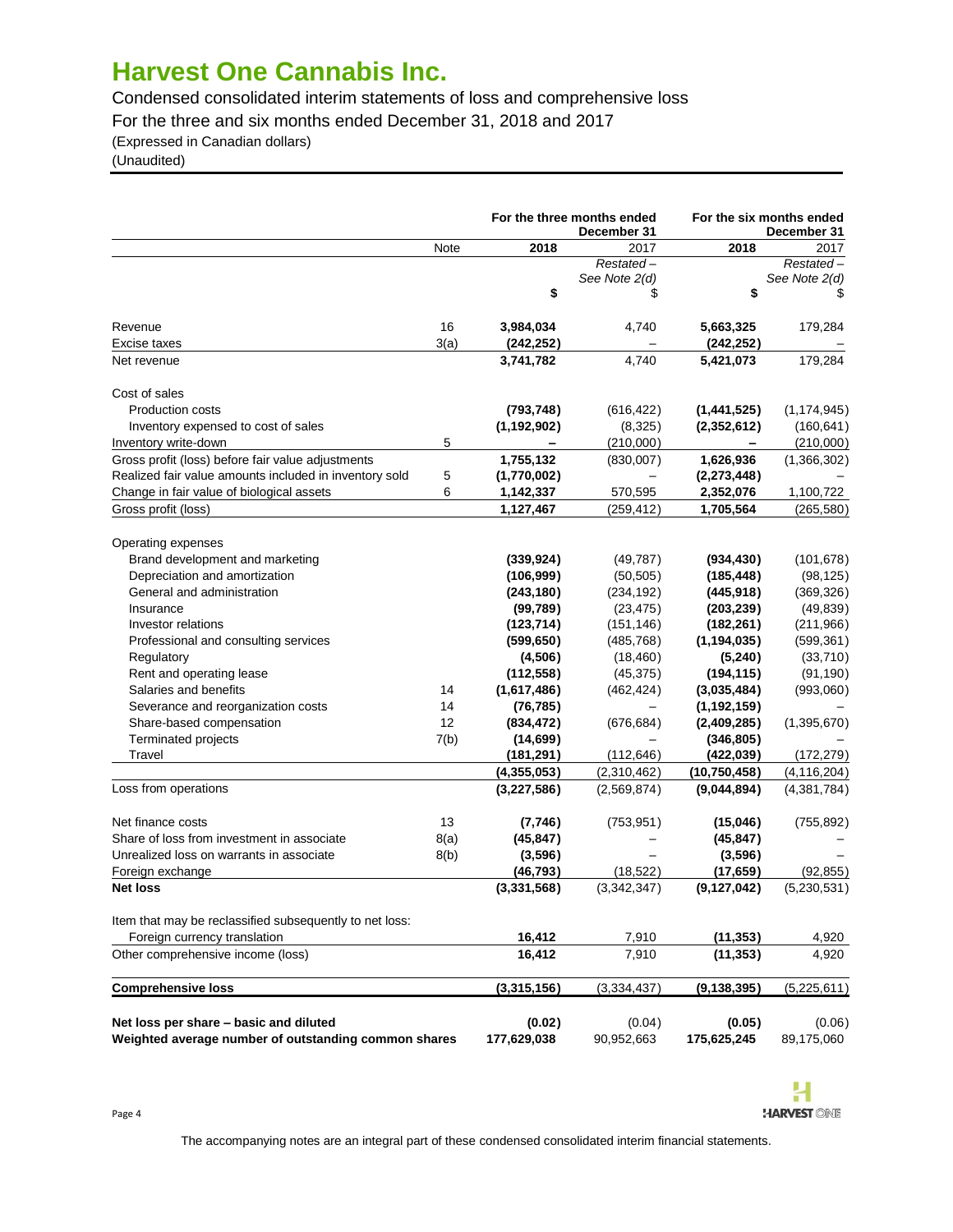Condensed consolidated interim statements of changes in equity For the six months ended December 31, 2018 and 2017 (Expressed in Canadian dollars) (Unaudited)

|                                                                 |      |             |                          |                | Accumulated<br>other |                |               |
|-----------------------------------------------------------------|------|-------------|--------------------------|----------------|----------------------|----------------|---------------|
|                                                                 |      | Number of   |                          |                | comprehensive        | Accumulated    |               |
|                                                                 | Note | shares      | Share capital            | Other reserves | loss                 | deficit        | Total         |
|                                                                 |      | #           |                          | \$             | \$                   | \$             | S             |
| Balance, July 1, 2017                                           |      | 89,177,458  | 33,843,668               | 3,397,775      | (89,019)             | (14,030,673)   | 23,121,751    |
| Convertible debentures units issued                             | 13   |             | $\qquad \qquad -$        | 7,603,657      |                      |                | 7,603,657     |
| Equity portion of issuance costs on convertible debenture units | 13   |             | $\overline{\phantom{0}}$ | (875, 398)     |                      |                | (875, 398)    |
| Convertible debentures converted                                | 13   | 10,083,330  | 6,724,333                | (1,361,235)    |                      |                | 5,363,098     |
| Warrants exercised                                              | 12   | 663,166     | 994,749                  | (331,583)      |                      |                | 663,166       |
| Share-based compensation                                        | 12   |             | $\overline{\phantom{m}}$ | 1,395,670      |                      |                | 1,395,670     |
| Foreign currency translation                                    |      |             |                          |                | 4,920                |                | 4,920         |
| Net loss                                                        |      |             |                          |                |                      | (5,230,531)    | (5,230,531)   |
| Balance, December 31, 2017                                      |      | 99,923,954  | 41,562,750               | 9,828,886      | (84,099)             | (19, 261, 204) | 32,046,333    |
|                                                                 |      | 173,621,452 | 117,736,375              | 13,856,419     |                      |                |               |
| Balance, July 1, 2018                                           |      |             |                          |                | (82, 749)            | (26, 598, 313) | 104,911,732   |
| Common shares issued in PhytoTech Therapeutics Ltd. acquisition | 10   | 8,326,695   | 3,580,478                |                |                      |                | 3,580,478     |
| Warrants exercised                                              | 12   | 150,000     | 150,000                  |                |                      |                | 150,000       |
| Share-based compensation                                        | 12   |             | $\overline{\phantom{m}}$ | 2,409,285      |                      |                | 2,409,285     |
| Foreign currency translation                                    |      |             |                          |                | (11, 353)            |                | (11, 353)     |
| Net loss                                                        |      |             |                          |                |                      | (9, 127, 042)  | (9, 127, 042) |
| Balance, December 31, 2018                                      |      | 182,098,147 | 121,466,853              | 16,265,704     | (94, 102)            | (35, 725, 355) | 101,913,100   |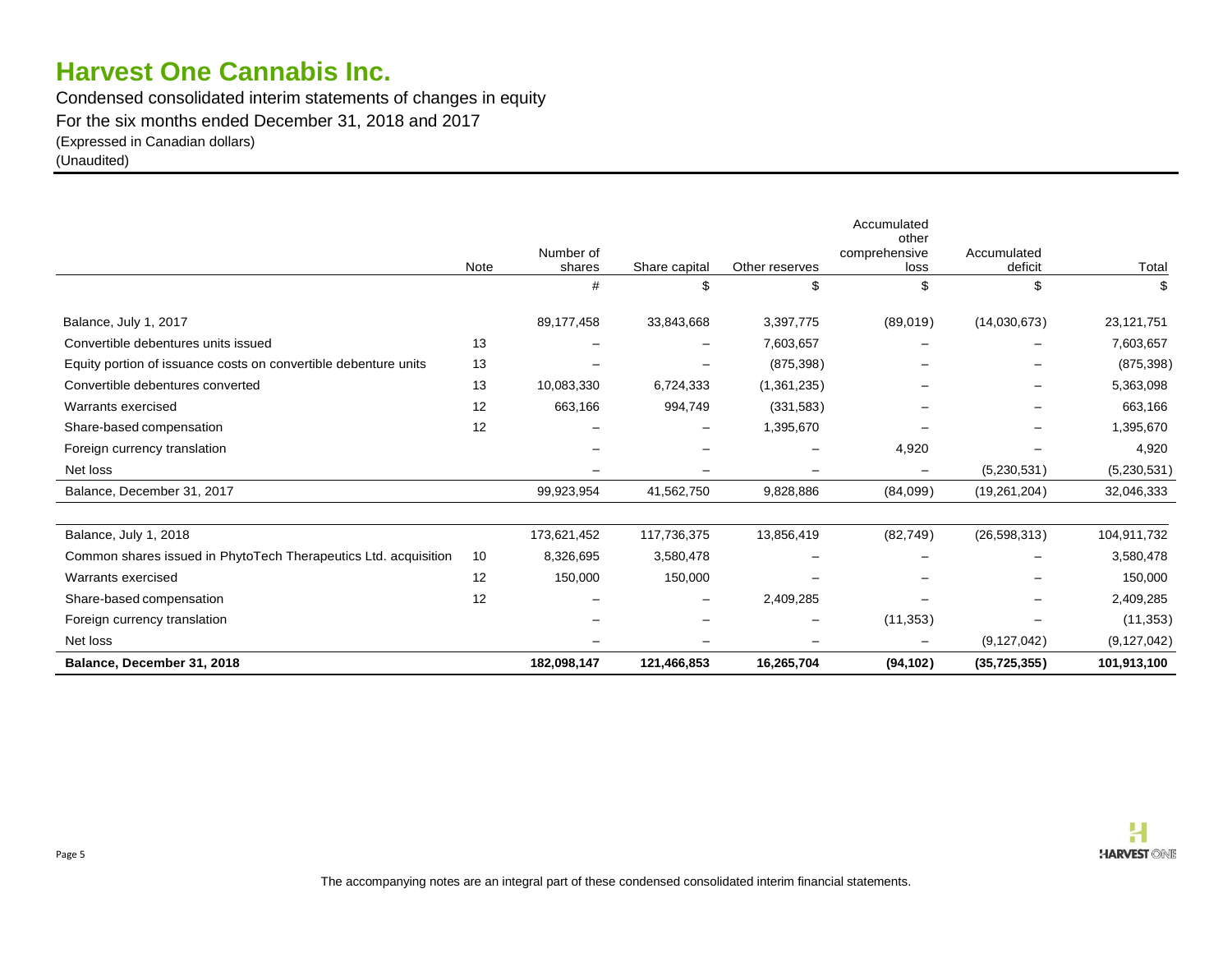Condensed consolidated interim statements of cash flows

For the three and six months ended December 31, 2018 and 2017

(Expressed in Canadian dollars)

(Unaudited)

|                                                         |      | For the three months ended<br>December 31 |                          |               | For the six months ended<br>December 31 |
|---------------------------------------------------------|------|-------------------------------------------|--------------------------|---------------|-----------------------------------------|
|                                                         | Note | 2018                                      | 2017                     | 2018          | 2017                                    |
|                                                         |      |                                           | Restated-                |               | Restated-                               |
|                                                         |      | \$                                        | See Note 2(d)            | \$            | See Note 2(d)                           |
|                                                         |      |                                           |                          |               |                                         |
| <b>Operating activities</b>                             |      |                                           |                          |               |                                         |
| Net loss                                                |      | (3,331,568)                               | (3,342,347)              | (9, 127, 042) | (5,230,531)                             |
| Adjustments to reconcile non-cash items                 |      |                                           |                          |               |                                         |
| Depreciation and amortization                           | 7, 9 | 174,781                                   | 50,505                   | 335,245       | 98,125                                  |
| Inventory write-down                                    |      |                                           | 210,000                  |               | 210,000                                 |
| Loss on disposal of property, plant and equipment       | 7    |                                           |                          | 4,364         |                                         |
| Share-based compensation                                | 12   | 834,472                                   | 676,684                  | 2,409,285     | 1,395,670                               |
| Net finance costs                                       | 13   |                                           | 692,595                  |               | 692,595                                 |
| Terminated projects                                     | 7(b) |                                           |                          | 332,106       |                                         |
| Share of net loss from investment in associate          | 8(a) | 45,847                                    |                          | 45,847        |                                         |
| Unrealized loss on warrants in associate                | 8(b) | 3,596                                     |                          | 3,596         |                                         |
| Change in fair value of biological assets               | 6    | (1, 142, 337)                             | (570, 595)               | (2,352,076)   | (1, 100, 722)                           |
| Realized fair value amounts included in inventory sold  | 5    | 1,770,002                                 |                          | 2,273,448     |                                         |
| Fair value adjustment included in inventory expensed to |      | 16,102                                    |                          | 467,533       |                                         |
| cost of sales                                           |      |                                           |                          |               |                                         |
| Changes in non-cash working capital                     |      |                                           |                          |               |                                         |
| Accounts receivable                                     |      | (1,460,854)                               | (25, 928)                | (1,858,564)   | (206, 609)                              |
| Inventories                                             |      | (794, 726)                                | (10, 935)                | (1,382,268)   | 156,032                                 |
| Prepaid expenses and deposits                           |      | 819,919                                   | (401, 049)               | 278,875       | (454, 029)                              |
| Accounts payable and accrued liabilities                |      | (57, 671)                                 | 178,479                  | (629, 757)    | 47,163                                  |
| Net cash used in operating activities                   |      | (3, 122, 437)                             | (2,542,591)              | (9, 199, 408) | (4,392,306)                             |
| <b>Investing activities</b>                             |      |                                           |                          |               |                                         |
| Acquisition of property, plant and equipment            | 7    | (3,316,189)                               | (204, 304)               | (3,971,580)   | (623,002)                               |
| Acquisition of intangible assets                        | 9    | (9, 595)                                  | (900)                    | (11,695)      | (9, 725)                                |
| Investment in associate                                 | 8    | (26, 221)                                 | $\qquad \qquad -$        | (1,791,221)   |                                         |
| Acquisition of PhytoTech, net of cash acquired          | 10   | (972, 370)                                | $\overline{\phantom{m}}$ | (972, 370)    |                                         |
| Net cash used in investing activities                   |      | (4,324,375)                               | (205, 204)               | (6,746,866)   | (632, 727)                              |
|                                                         |      |                                           |                          |               |                                         |
| <b>Financing activities</b>                             |      |                                           |                          |               |                                         |
| Convertible debenture units issued                      | 13   |                                           | 20,125,000               |               | 20,125,000                              |
| Issuance costs on convertible debenture units           | 13   |                                           | (1,324,744)              |               | (1,324,744)                             |
| Warrants exercised                                      | 12   | 150,000                                   | 663,166                  | 150,000       | 663,166                                 |
| Repayment to related party                              | 14   |                                           | (28, 952)                |               | (34, 844)                               |
| Net cash provided by financing activities               |      | 150,000                                   | 19,434,470               | 150,000       | 19,428,578                              |
|                                                         |      |                                           |                          |               |                                         |
| Effect of foreign exchange on cash                      |      | (42, 031)                                 | 7,910                    | (66, 971)     | 4,920                                   |
|                                                         |      |                                           |                          |               |                                         |
| (Decrease) increase in cash during the period           |      | (7, 338, 843)                             | 16,903,819               | (15,863,245)  | 14,820,365                              |
| Cash, beginning of the period                           |      | 48,321,139                                | 12,162,866               | 56,845,541    | 14,246,320                              |
| Cash, end of the period                                 |      | 40,982,296                                | 29,066,685               | 40,982,296    | 29,066,685                              |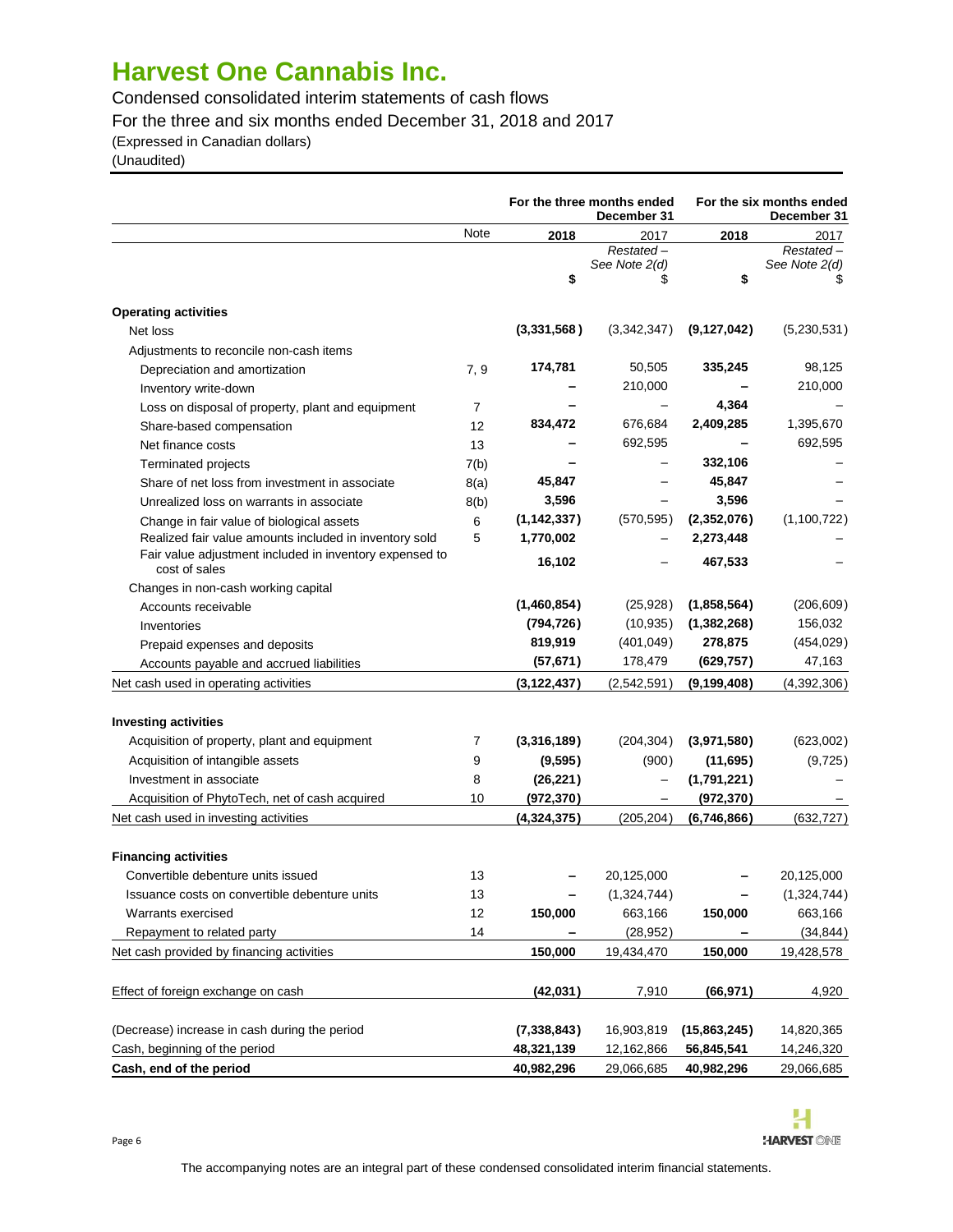Notes to the condensed consolidated interim financial statements

For the three and six months ended December 31, 2018 and 2017

(Expressed in Canadian dollars)

(Unaudited)

#### **1. Nature of operations**

Harvest One Cannabis Inc. ("Harvest One") is a publicly traded corporation, incorporated in Canada, with its head office located at 2650 – 1066 West Hastings Street, Vancouver, BC, V6E 3X1. Harvest One's common shares are listed on the TSX Venture Exchange under the symbol "HVT".

These condensed consolidated interim financial statements as at and for the three and six months ended December 31, 2018 and 2017 include Harvest One and its subsidiaries (together referred to as "the Company") and the Company's interest in an affiliated company.

The principal activities of the Company are to provide innovative lifestyle and wellness products to consumers and patients in regulated markets around the world through its wholly-owned subsidiaries: United Greeneries Ltd. ("United Greeneries"), a Licensed Producer of cannabis pursuant to the *Cannabis Act*; Satipharm Limited ("Satipharm"), the Company's medical and nutraceutical arm; and Dream Water Global ("Dream Water"), the Company's consumer arm. The Company's medical and nutraceutical arm was enhanced with the acquisition of PhytoTech Therapeutics Ltd. ("PhytoTech"), an Israeli-based pharmaceutical research and development ("R&D") company. The Company also has exposure to the retail vertical through its investment in Burb Cannabis Corp. ("Burb").

#### **2. Significant accounting policies**

#### *a) Basis of presentation*

These condensed consolidated interim financial statements have been prepared in accordance with International Accounting Standards ("IAS") 34 - *Interim Financial Reporting*, following the same accounting policies and methods of application as those disclosed in the annual audited consolidated financial statements for the year ended June 30, 2018 other than those disclosed in notes 2(e) and 3(a). These condensed consolidated interim financial statements should be read in conjunction with the annual audited consolidated financial statements of the Company for the year ended June 30, 2018, which have been prepared in accordance with International Financial Reporting Standards ("IFRS").

These condensed consolidated interim financial statements were approved and authorized for issue by the Board of Directors of the Company on February 26, 2019.

#### *b) Basis of measurement*

These condensed consolidated interim financial statements are presented in Canadian dollars and are prepared on a historical cost basis, except for warrants in associate and biological assets which are measured at fair value.

Fair value is the price that would be received to sell an asset or paid to transfer a liability in an orderly transaction between market participants at the measurement date, regardless of whether the price is directly observable or estimated using another valuation technique. In estimating the fair value of an asset or a liability, the Company takes into account the characteristics of the asset or liability if market participants would take those characteristics into account when pricing the asset or liability at the measurement date in accordance with IFRS 13 – *Fair Value Measurement*.

Fair value measurements are classified using a fair value hierarchy that reflects the significance of the inputs used in making the measurements. The fair value hierarchy has the following levels:

- Level 1 valuation based on quoted prices (unadjusted) in active markets for identical assets or liabilities;
- Level 2 valuation techniques based on inputs other than quoted prices included in Level 1 that are observable for the asset or liability, either directly (i.e., as prices) or indirectly (i.e., derived from prices); and
- Level 3 valuation techniques using inputs for the asset or liability that are not based on observable market data (unobservable inputs).

The fair value hierarchy requires the use of observable market inputs whenever such inputs exist. Further information on fair value measurements is available in note 6.

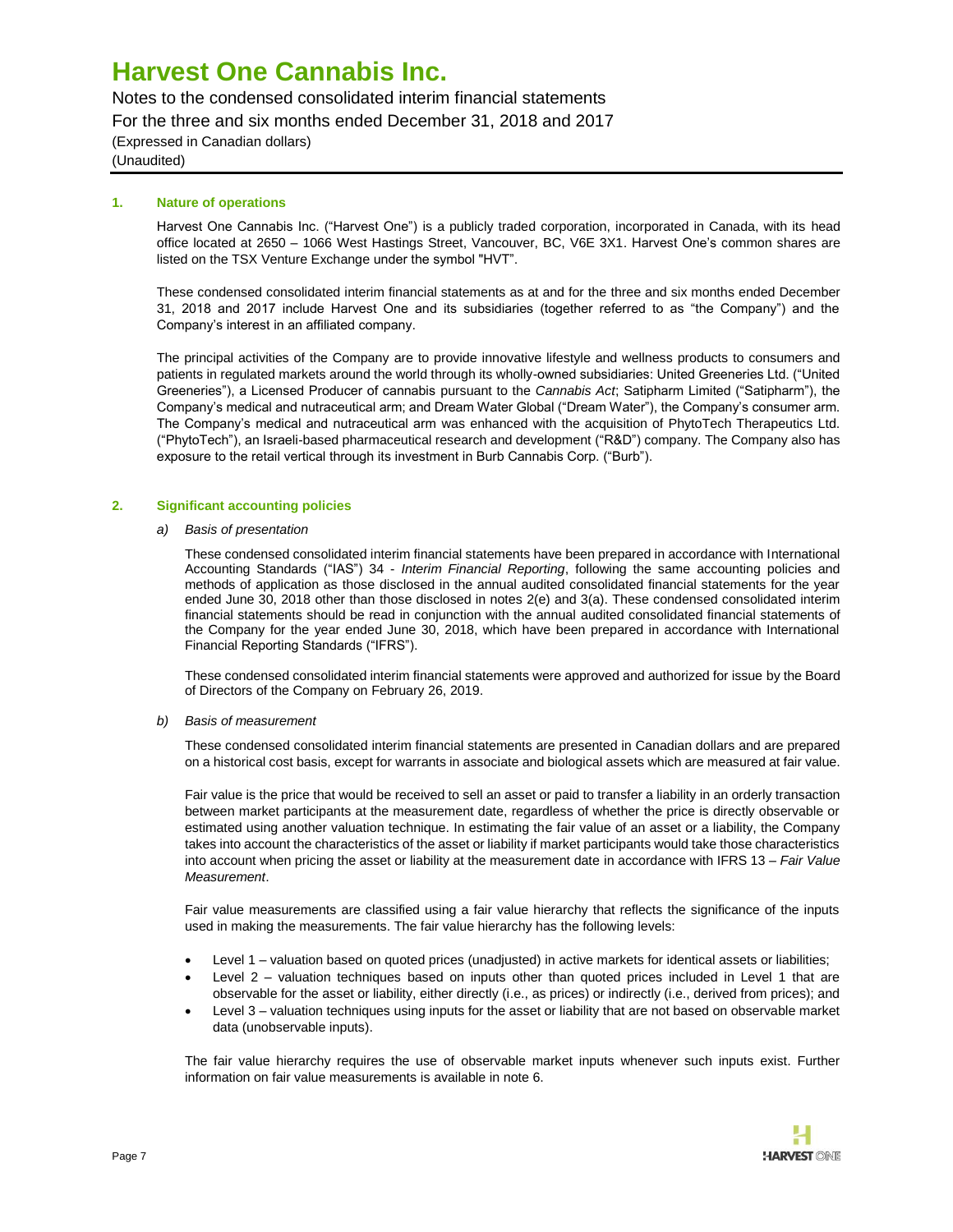Notes to the condensed consolidated interim financial statements

For the three and six months ended December 31, 2018 and 2017

(Expressed in Canadian dollars) (Unaudited)

#### **2. Significant accounting policies (continued)**

#### *c) Basis of consolidation*

These condensed consolidated interim financial statements incorporate the financial statements of the Company and its subsidiaries. The accounts of the subsidiaries are prepared for the same reporting period as the Company, using consistent accounting policies. Intercompany transactions, balances and unrealized gains or losses on transactions are eliminated. The table below lists the Company's subsidiaries, investment in affiliate and the ownership interests in each:

| <b>Subsidiary</b>                   | <b>Jurisdiction</b> | % ownership | <b>Accounting method</b> |
|-------------------------------------|---------------------|-------------|--------------------------|
| United Greeneries Holdings Ltd.     | Canada              | 100%        | Consolidation            |
| United Greeneries Ltd.              | Canada              | 100%        | Consolidation            |
| United Greeneries Operations Ltd.   | Canada              | 100%        | Consolidation            |
| United Greeneries Saskatchewan Ltd. | Canada              | 100%        | Consolidation            |
| Satipharm AG                        | Switzerland         | 100%        | Consolidation            |
| Satipharm Canada Limited            | Canada              | 100%        | Consolidation            |
| Satipharm Australia Pty Ltd.        | Australia           | 100%        | Consolidation            |
| Satipharm Europe Ltd.               | UK.                 | 100%        | Consolidation            |
| Satipharm Limited                   | Ireland             | 100%        | Consolidation            |
| Dream Products Inc.                 | Canada              | 100%        | Consolidation            |
| Dream Products USA Inc.             | USA                 | 100%        | Consolidation            |
| Sarpes Beverages, LLC               | USA                 | 100%        | Consolidation            |
| Dreaming Koala, LLC                 | USA                 | 100%        | Consolidation            |
| Green Dream Products, LLC           | USA                 | 100%        | Consolidation            |
| PhytoTech Therapeutics Ltd.         | Israel              | 100%        | Consolidation            |
| Burb Cannabis Corp.                 | Canada              | 19.99%      | Equity                   |
|                                     |                     |             |                          |

#### *d) Classification of expenses*

For the three and six months ended December 31, 2017, \$174,423 and \$347,138 of production costs were disclosed as part of change in fair value of biological assets on the condensed consolidated interim statement of loss and comprehensive loss. The Company has reclassified an additional \$441,999 and \$827,807 of previously reported operating expenses to production costs for the three and six months ended December 31, 2017, which is included in cost of sales. The reclassifications primarily relate to depreciation of the Company's facility where cannabis is cultivated, security costs of the facility, security labour, quality assurance costs, and quality assurance labour. A quantitative analysis of the line items affected is summarized below:

| For the three months ended December 31, 2017 | As reported | Adjustments   | As restated   |
|----------------------------------------------|-------------|---------------|---------------|
|                                              | \$          | \$            | 5             |
| Production costs                             |             | (616, 422)    | (616, 422)    |
| Change in fair value of biological assets    | 396,172     | 174,423       | 570,595       |
| Operating expenses                           |             |               |               |
| Depreciation and amortization                | (259, 739)  | 209,234       | (50, 505)     |
| General and administration                   | (409,654)   | 175,462       | (234, 192)    |
| Regulatory                                   | (154, 364)  | 18,959        | (135, 405)    |
| Salaries and benefits                        | (500, 768)  | 38,344        | (462, 424)    |
| For the six months ended December 31, 2017   | As reported | Adjustments   | As restated   |
|                                              | \$          | \$            |               |
| Production costs                             |             | (1, 174, 945) | (1, 174, 945) |
| Change in fair value of biological assets    | 753,584     | 347,138       | 1,100,722     |
| Operating expenses                           |             |               |               |
| Depreciation and amortization                | (510, 025)  | 411,900       | (98, 125)     |
| General and administration                   | (661, 778)  | 292,452       | (369, 326)    |
| Regulatory                                   | (198, 881)  | 48,226        | (150, 655)    |
| Salaries and benefits                        | (1,068,289) | 75,229        | (993,060)     |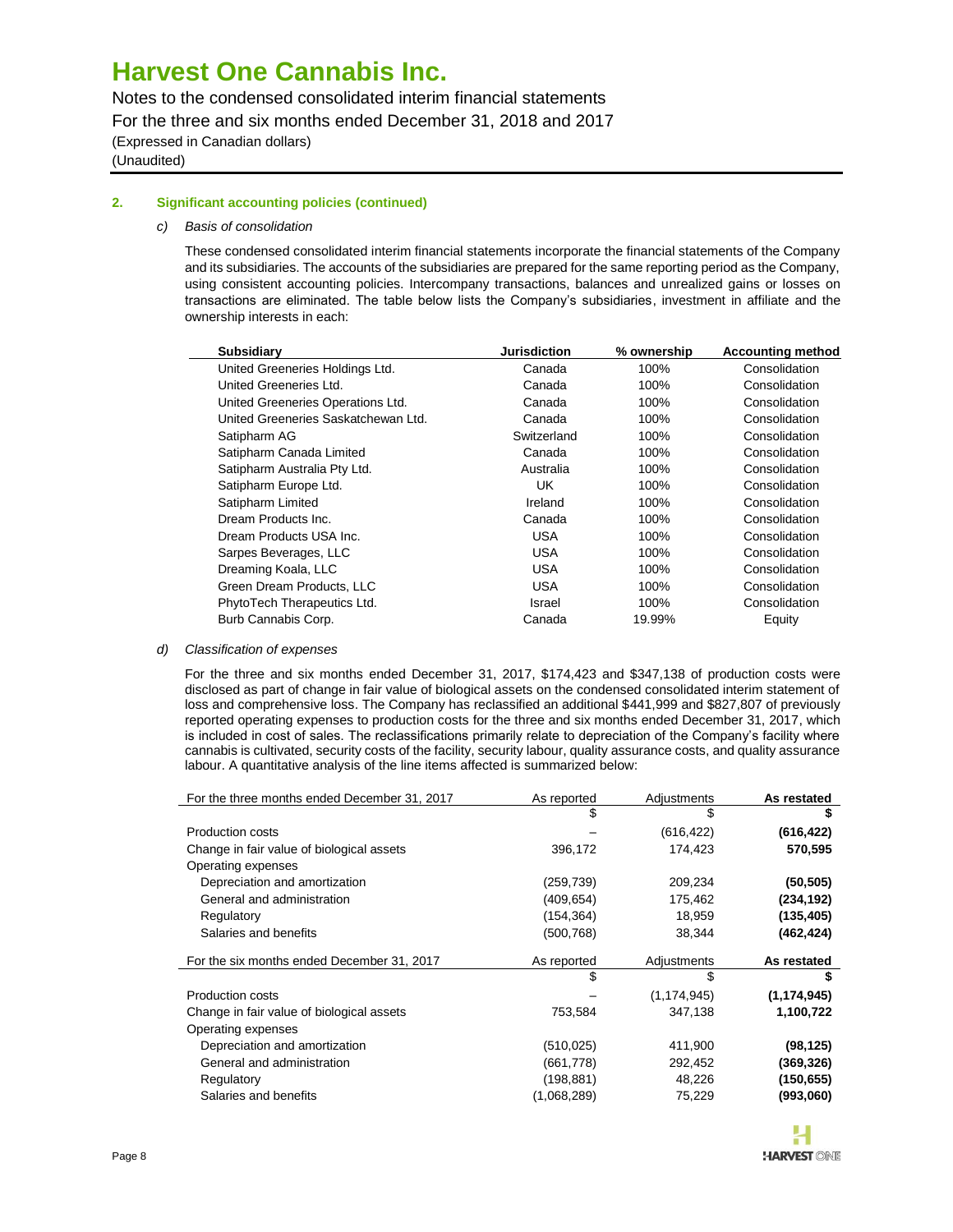Notes to the condensed consolidated interim financial statements

For the three and six months ended December 31, 2018 and 2017

(Expressed in Canadian dollars) (Unaudited)

#### **2. Significant accounting policies (continued)**

#### *d) Classification of expenses (continued)*

The Company commenced sales of medical cannabis during the year ended June 30, 2018. As a result, the Company had a change in estimate and updated its fair value less costs to sell assumption in its biological assets valuation model. In conjunction with the updated valuation model, the Company concluded that all production costs, including those utilized in the valuation model for the calculation of the change in fair value of biological assets, should be presented in cost of sales. The Company believes this presentation is more appropriate for the understandability of the financial information by the users of the condensed consolidated interim financial statements.

In addition, the Company reclassed \$116,945 of operating expenses from regulatory to professional and consulting services for the three and six months ended December 31, 2018, to conform with current period presentation.

#### *e) Significant accounting policies*

As a result of the investment in associate and warrants in associate as described in note 8, the Company has included two significant accounting policies in addition to those disclosed in the annual audited consolidated financial statements for the year ended June 30, 2018:

#### **Investment in associate**

As associate is an entity over which the Company has significant influence and is neither a subsidiary nor a joint arrangement. The Company has significant influence when it has the power to participate in the financial and operating policy decisions of the associate but does not have control or joint control over those policies. The Company accounts for its investment in associate using the equity method.

Under the equity method, the Company's investment in associate is initially recognized at cost, including transaction costs, and subsequently increased or decreased to recognize the Company's share of net earnings or losses of the associate after any adjustments necessary to give effect to uniform accounting policies and for impairment losses after the initial recognition date. The Company's share of earnings or losses of the associate are recognized in net loss during the period. Unrealized gains and losses on transactions between the Company and its associate are eliminated to the extent of the Company's interest in the associate.

The Company assesses if there are any indicators of impairment of the carrying amount of the investment on an annual basis during the fourth quarter. An impairment test is performed when there is objective evidence of impairment, such as significant adverse changes in the external environment in which the associate operates or a significant or prolonged decline in the fair value of the investment below its carrying amount. An impairment loss is recorded when the recoverable amount becomes lower than the carrying amount.

#### **Warrants in associate**

The Company classifies its warrants in associate as financial assets at fair value through profit or loss ("FVTPL"). At initial recognition, the warrants are recognized at fair value and remeasured at the end of each reporting period with subsequent changes in fair value being recognized in net loss for the period.

Warrants with a positive fair value are recognized as a financial asset and are not offset in the condensed consolidated interim financial statements. The warrants are presented as a non-current if the remaining maturity of the instrument is more than 12 months and it is not expected to be realized or settled within 12 months.

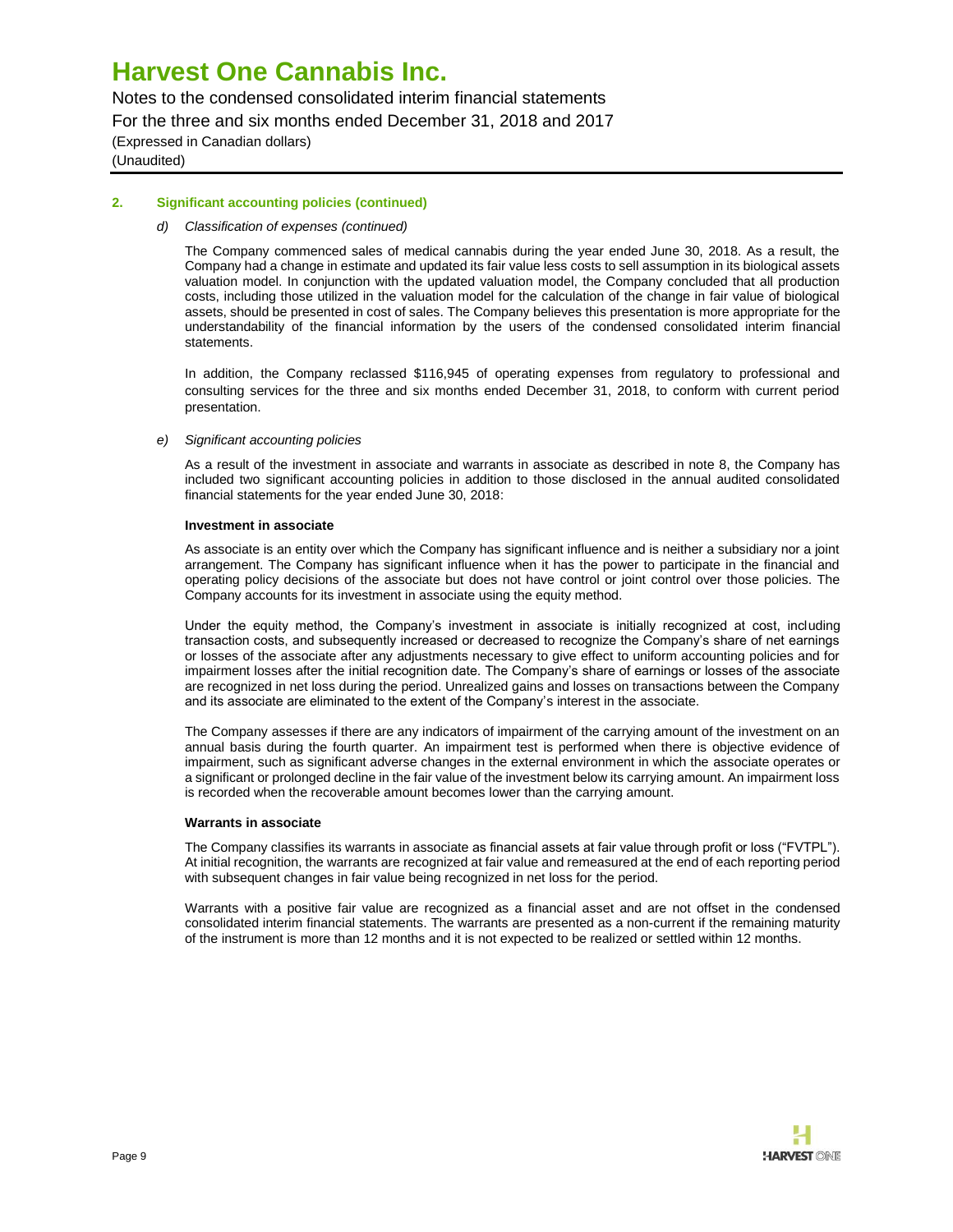Notes to the condensed consolidated interim financial statements

For the three and six months ended December 31, 2018 and 2017

(Expressed in Canadian dollars)

(Unaudited)

#### **3. New accounting standards and interpretations**

*a) New or amended standards effective July 1, 2018*

The Company has adopted the following new or amended IFRS standards for the period beginning July 1, 2018.

#### **IFRS 15 –** *Revenue from Contracts with Customers* **("IFRS 15")**

IFRS 15 was issued by the International Accounting Standards Board ("IASB") replacing IAS 18 – *Revenue* ("IAS 18"). The Company adopted IFRS 15 using the modified retrospective approach and determined that there is no impact of adoption in accumulated deficit. The standard contains a five-step model that applies to contracts with customers to determine how and when to recognize revenue.

- 1. Identifying the contract with a customer;
- 2. Identifying the performance obligation(s) in the contract;
- 3. Determining the transaction price;
- 4. Allocating the transaction price to the performance obligation(s) in the contract; and
- 5. Recognizing revenue when or as the Company satisfies the performance obligation(s).

The Company generates revenue from the following: (1) sale of cannabis under the Company's Cultivation segment; (2) sale of liquid sleep shots and sleep powder packets under the Company's Consumer segment; and (3) sale of Gelpell microgel cannabidiol capsules ("Gelpell CBD capsules") under the Company's Medical and Nutraceutical segment. Revenue from these segments is recognized when the Company transfers control of the good to the customer upon delivery. The transaction price is typically a fixed amount of customer consideration with an element of variable consideration for sales allowances to account for the potential return of goods. The Company's previous revenue recognition policy under IAS 18 was to recognize revenue at the time the goods were shipped and the adoption of IFRS 15 had no material impact on the revenue previously recognized.

Effective October 17, 2018, Canada Revenue Agency ("CRA") began levying an excise tax on the sale of medical and adult-use cannabis products. The Company becomes liable for these excise duties when cannabis products are delivered to the customer. The excise taxes payable is the higher of: (1) a flat-rate duty which is imposed when a cannabis product is packaged; and (2) an advalorem duty that is imposed when a cannabis product is delivered to the customer. Where the excise tax has been billed to customers, the Company has reflected the excise tax as part of revenue in accordance with IFRS 15. Net revenue from sale of goods, as presented on the condensed consolidated interim statements of loss and comprehensive loss, represents revenue from the sale of goods less applicable excise taxes. Given that the excise tax payable/paid to CRA cannot be reclaimed and is not always billed to customers, the Company recognizes that the excise tax is an operating cost that affects gross margin to the extent that it is not recovered from its customers.

Based on the Company's assessment, the adoption of this new standard had no material impact on the amounts recognized in its condensed consolidated interim financial statements.

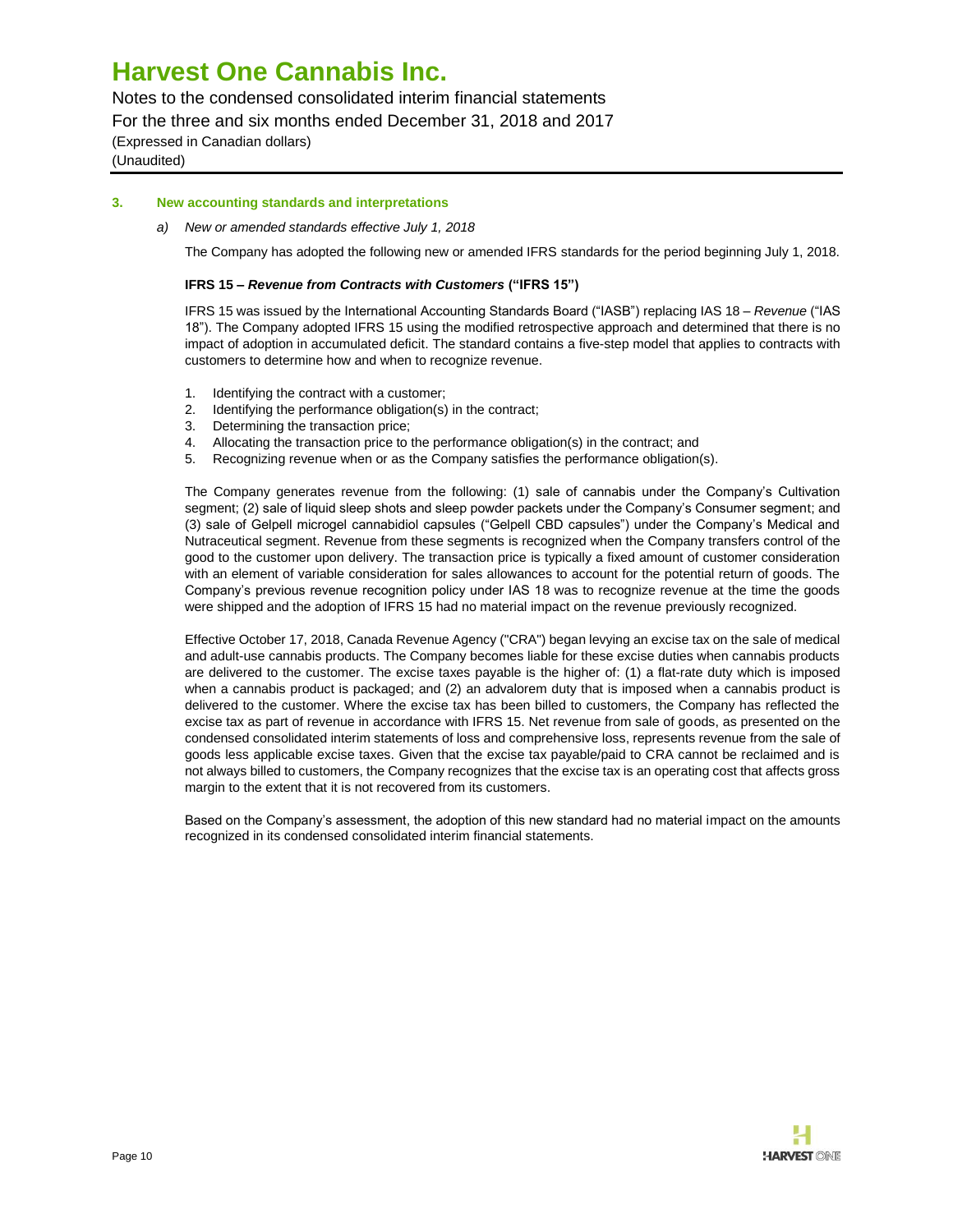Notes to the condensed consolidated interim financial statements

For the three and six months ended December 31, 2018 and 2017

(Expressed in Canadian dollars)

(Unaudited)

#### **3. New accounting standards and interpretations (continued)**

*a) New or amended standards effective July 1, 2018 (continued)*

#### **IFRS 9 –** *Financial Instruments* **("IFRS 9")**

IFRS 9 replaced IAS 39 – *Financial Instruments: Recognition and Measurement* ("IAS 39") and all previous versions of IFRS 9. The Company adopted IFRS 9 using the modified retrospective approach and determined that there is no impact of adoption in the comparative periods or in accumulated deficit.

IFRS 9 introduces new requirements for classification and measurement, impairment, and hedge accounting. The standard uses a single approach to determine whether a financial asset is measured at amortized cost or fair value, replacing the multiple rules in IAS 39. Under IFRS 9, financial assets are initially measured at fair value. In the case of a financial asset not at fair value through profit or loss, financial assets are initially measured at fair value plus transaction costs. Financial assets are subsequently measured at:

- Amortized cost;
- Fair value through other comprehensive income ("FVOCI"); or
- FVTPL.

The classification is based on whether the contractual cash flow characteristics represent "solely payment of principal and interest" as well as the business model under which the financial assets are managed. Financial assets are required to be reclassified only when the business model under which they are managed has changed. All reclassifications are to be applied prospectively from the reclassification date.

Consistent with IAS 39, all financial liabilities held by the Company under IFRS 9 are initially measured at fair value and subsequently measured at amortized cost.

The following table summarizes the original measurement categories under IAS 39 and the new measurement categories under IFRS 9 for each class of the Company's financial assets and financial liabilities:

|                                          | IAS 39 Classification | IFRS 9 Classification |
|------------------------------------------|-----------------------|-----------------------|
| Cash                                     | FVTPI                 | <b>FVTPI</b>          |
| Accounts receivable                      | Loans and receivables | Amortized cost        |
| Accounts payable and accrued liabilities | Other liabilities     | Other liabilities     |
| Warrants in associate                    | Not applicable        | <b>FVTPI</b>          |

#### Impairment of financial assets

Under IFRS 9, the Company is required to apply an expected credit loss ("ECL") model to all debt financial assets not held at FVTPL, where credit losses that are expected to transpire in future years are provided for, irrespective of whether a loss event has occurred or not as at the balance sheet date. For trade receivables, the Company has applied the simplified approach under IFRS 9 and has calculated ECLs based on lifetime expected losses taking into consideration historical credit loss experience and financial factors specific to the debtors and general economic conditions. The Company has assessed the impairment of its accounts receivable using the ECL model and no material difference was noted based on a collectability assessment of the outstanding receivables. As a result, no impairment loss has been recognized upon transition.

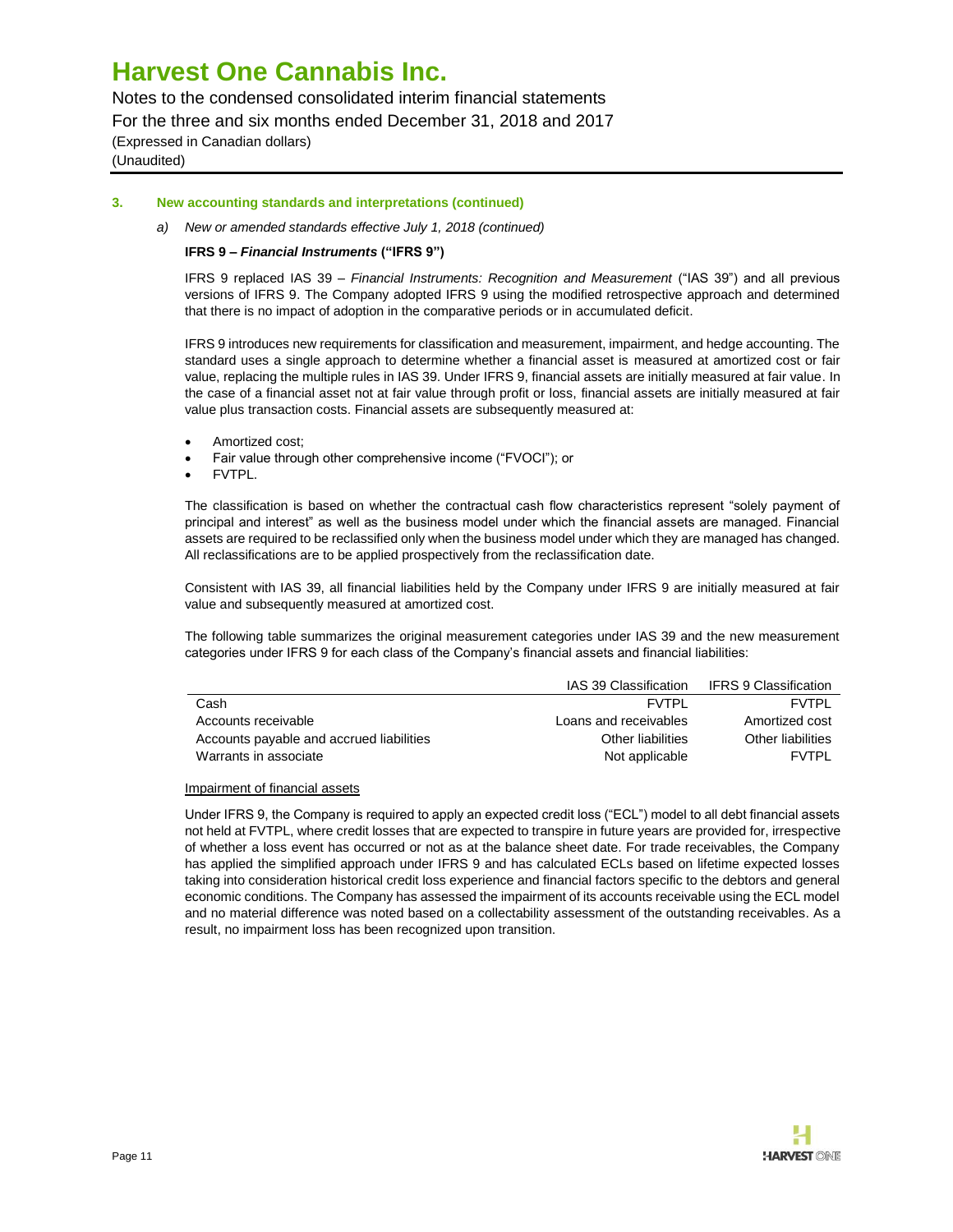Notes to the condensed consolidated interim financial statements

For the three and six months ended December 31, 2018 and 2017

(Expressed in Canadian dollars) (Unaudited)

#### **3. New accounting standards and interpretations (continued)**

#### *b) Recent accounting pronouncements*

The following IFRS standard has been recently issued by the IASB. Pronouncements that are not applicable or where it has been determined do not have a significant impact to the Company have been excluded herein.

#### *IFRS 16* **–** *Leases ("IFRS 16")*

In January 2016, the IASB issued IFRS 16, which will replace IAS 17 – *Leases*. This standard introduces a single lessee accounting model and requires a lessee to recognize assets and liabilities for all leases with a term of more than twelve months, unless the underlying asset is of low value. A lessee is required to recognize a rightof-use asset representing its right to use the underlying asset and a lease liability representing its obligation to make lease payments. The standard will be effective for annual periods beginning on or after January 1, 2019, with earlier application permitted. The Company intends to adopt IFRS 16 on July 1, 2019 and is currently assessing the impact of this new standard on its consolidated financial statements.

#### **4. Accounts receivable**

The summary of the Company's accounts receivable is as follows:

|                                   | December 31<br>2018 | June 30<br>2018 |
|-----------------------------------|---------------------|-----------------|
|                                   |                     |                 |
| Trade receivables                 | 2,221,019           | 459,757         |
| Taxes receivable from governments | 634,161             | 529,962         |
| Other receivables                 | 8,925               | 98              |
|                                   | 2,864,105           | 989,817         |

At the reporting date, the Company assessed the collectability of the balance and concluded that none of the receivables were uncollectible.

#### **5. Inventories**

The summary of the Company's inventories is as follows:

|                                             | December 31<br>2018 | June 30<br>2018 |
|---------------------------------------------|---------------------|-----------------|
|                                             | \$                  | \$              |
| Harvested cannabis                          |                     |                 |
| Work-in-process                             | 1,362,158           | 3,083,977       |
| Finished goods                              | 1,794,691           |                 |
|                                             | 3,156,849           | 3,083,977       |
| Gelpell CBD capsules                        |                     |                 |
| Raw materials                               | 437,803             | 139,531         |
| Finished goods                              | 542,646             |                 |
|                                             | 980,449             | 139,531         |
| Liquid sleep shots and sleep powder packets |                     |                 |
| Raw materials                               | 343,392             | 259,952         |
| Finished goods                              | 465,152             | 1,006,180       |
|                                             | 808,544             | 1,266,132       |
| Packaging, supplies and consumables         | 500,859             | 254,326         |
|                                             | 5,446,701           | 4,743,966       |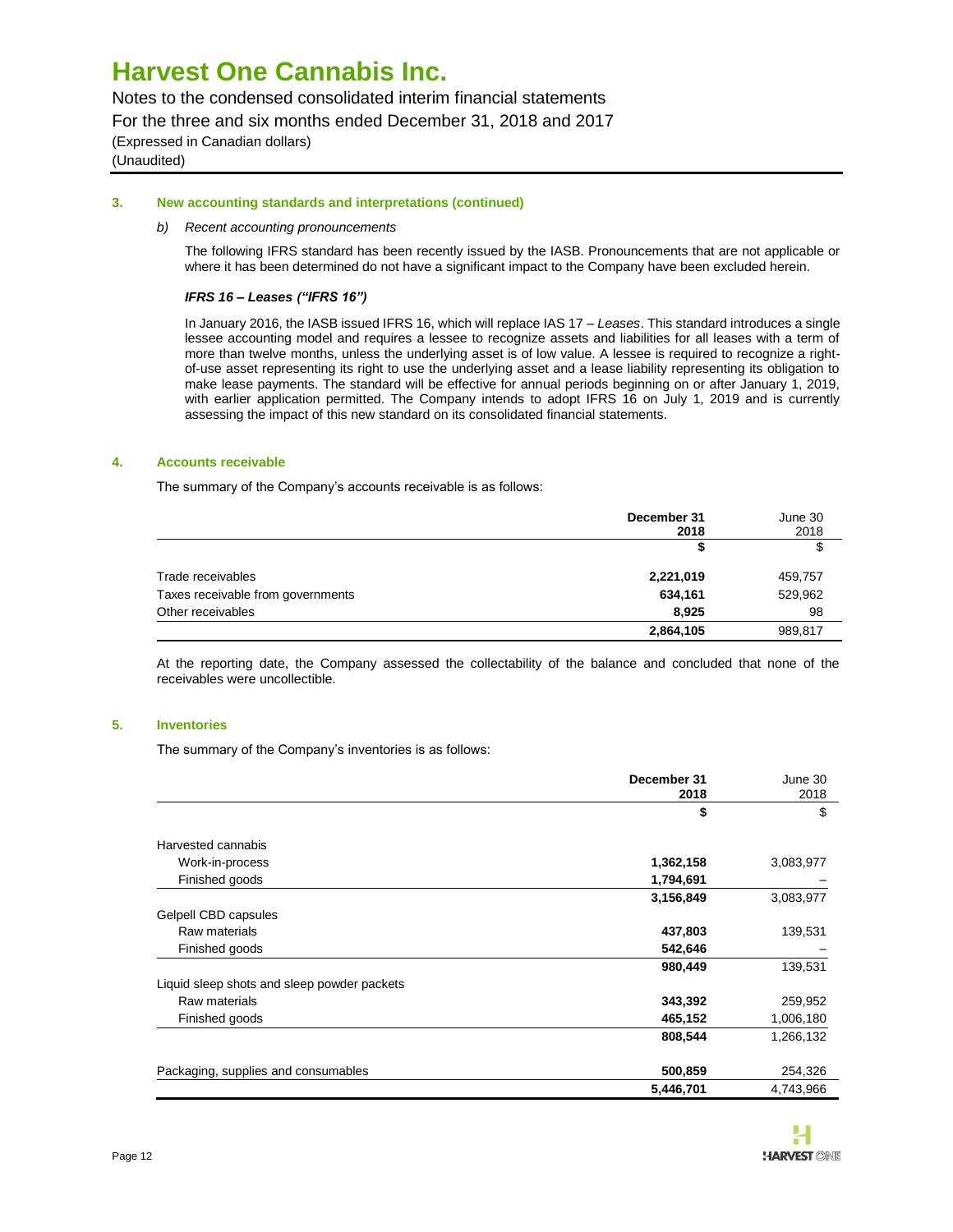Notes to the condensed consolidated interim financial statements

For the three and six months ended December 31, 2018 and 2017

(Expressed in Canadian dollars)

(Unaudited)

#### **5. Inventories (continued)**

*a) Harvested cannabis*

During the three and six months ended December 31, 2018, cannabis inventory expensed to cost of sales was \$1,943,698 and \$2,480,376 (2017 - \$nil and \$nil), of which \$1,770,002 and \$2,273,448 (2017 - \$nil and \$nil) related to realized fair value changes and \$173,696 and \$206,928 (2017 - \$nil and \$nil) related to costs incurred to sell harvested cannabis inventory.

The Company regularly reviews its harvested cannabis inventory for quality and freshness. During the three and six months ended December 31, 2017, 69,270 grams of cannabis inventory did not meet the quality standards for dried flower sale and therefore, was sold as extraction grade cannabis. As a result, the Company impaired \$210,000 of harvested cannabis to reduce the carrying amount to its estimated net realizable value. No further write-downs of harvested cannabis were recorded since December 31, 2017.

#### **6. Biological assets**

The continuity of biological assets, which consists of seeds and cannabis plants, is as follows:

|                                           | December 31<br>2018 | June 30<br>2018 |
|-------------------------------------------|---------------------|-----------------|
|                                           |                     | \$              |
| Balance, beginning of period              | 904.017             | 110.489         |
| Change in fair value of biological assets | 2,403,370           | 3,595,541       |
| Transferred to inventory upon harvest     | (2,355,322)         | (2,802,013)     |
| Balance, end of period                    | 952.065             | 904,017         |

As at December 31, 2018, included in the carrying amount of biological assets was \$20,914 in seeds and \$931,151 in cannabis plants (June 30, 2018 – \$20,914 in seeds and \$883,103 in cannabis plants).

Biological assets are valued in accordance with IAS 41 – *Agriculture* and are presented at their fair value less costs to sell up to the point of harvest. The fair value measurements for biological assets have been categorized as Level 3 of the fair value hierarchy based on the inputs to the valuation technique used, as there is currently no actively traded commodity market for plants. The fair value was determined using a valuation model to estimate the expected harvest yield per plant applied to the estimated fair value less costs to sell per gram. The significant assumptions applied in determining the fair value of biological assets are as follows:

- a) wastage of plants based on their various stages;
- b) expected yield by strain of plant of approximately 20 grams per plant based on a trailing 12 month average of historical growing results (June 30, 2018 – approximately 20 grams per plant);
- c) percentage of costs incurred to date compared to the estimated total costs to be incurred ("stage of plant growth");
- d) percentage of costs incurred for each stage of plant growth;
- e) selling price which is between \$7.70 and \$10.20 per gram; and
- f) selling costs which is between \$0.70 and \$2.40 per gram.

The selling price used in the valuation of biological assets is based on the historical average selling price of all cannabis products and can vary based on different strains being grown. Expected yields for the cannabis plant is also subject to a variety of factors, such as strains being grown, length of growing cycle, and space allocated for growing.

The Company periodically assesses the significant assumptions applied in determining the fair value of biological assets based on historical information obtained as well as planned production schedules. When there is a material change in any of the significant assumptions, the fair value of biological assets is adjusted.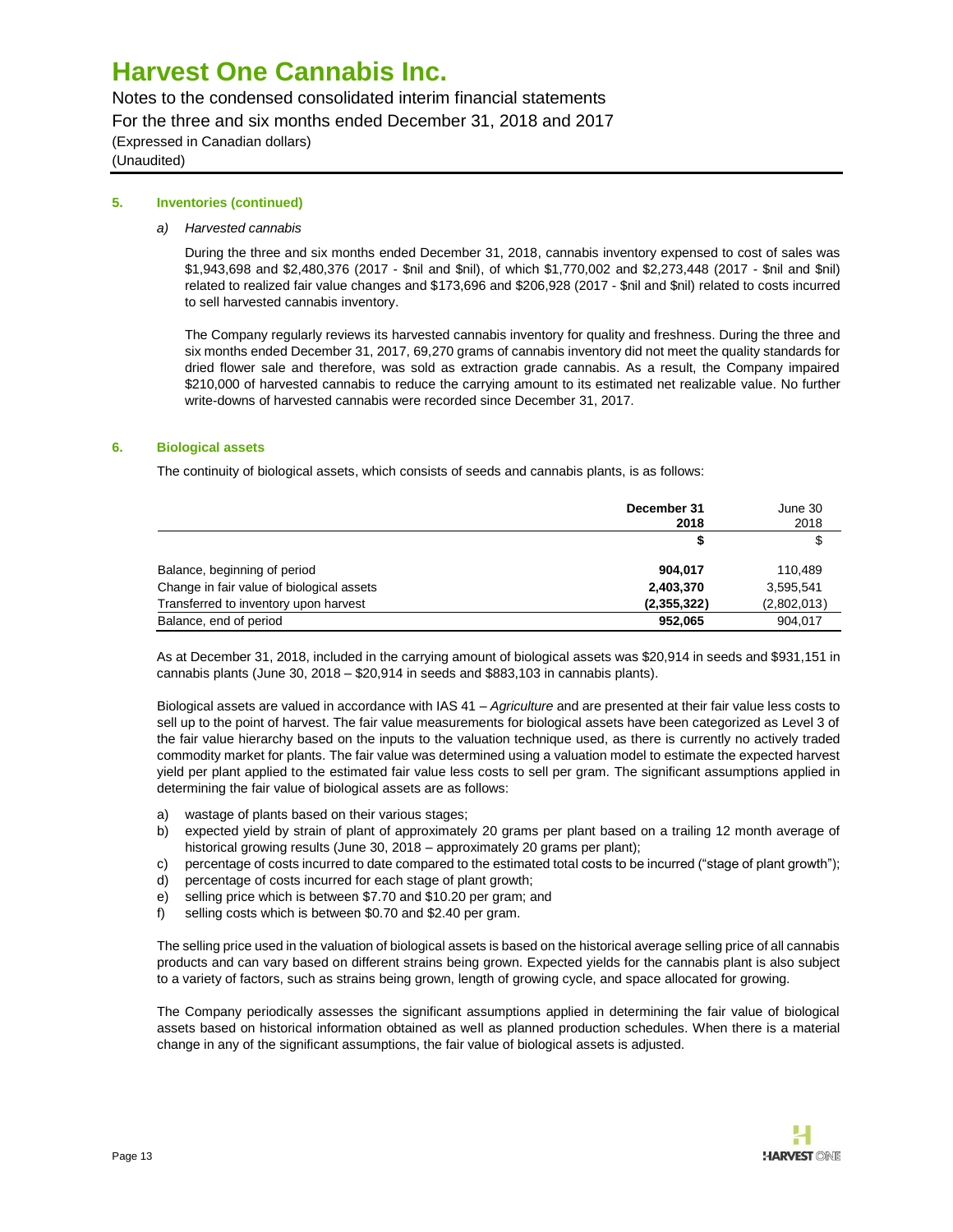Notes to the condensed consolidated interim financial statements

For the three and six months ended December 31, 2018 and 2017

(Expressed in Canadian dollars)

(Unaudited)

### **6. Biological assets (continued)**

During the three and six months ended December 31, 2018, the Company determined that no change in the fair value less costs to sell of \$6.45 per gram was warranted as a result of the newly enacted adult-use market along with the introduction of the excise duty tax. The majority of the adult-use transactions are wholesale through provincial distribution agencies and as a result, the average fair value less costs to sell decreased due to lower selling prices, which was offset by lower selling costs incurred by the Company.

These estimates are subject to volatility and a number of uncontrollable factors which could significantly affect the fair value of biological assets in future periods. A 10% increase or decrease in the fair value less costs to sell or in the expected yield would result in an increase or decrease of approximately \$80,000 in biological assets at December 31, 2018 (June 30, 2018 – \$126,000).

On average, the growth cycle is 13 weeks and for in-process biological assets, the fair value at point of harvest is adjusted based on the stage of plant growth. As at December 31, 2018, on average, the biological assets were 51% complete as to the next expected harvest date (June 30, 2018 – 64%).

### **7. Property, plant and equipment**

The summary of the Company's property, plant and equipment is as follows:

|                                     | Plant and<br>equipment | Office<br>equipment | Building and<br>leasehold<br>improvements | Land      | Construction<br>in progress | Total      |
|-------------------------------------|------------------------|---------------------|-------------------------------------------|-----------|-----------------------------|------------|
|                                     | \$                     | \$                  | \$                                        |           | \$                          | \$         |
| Cost                                |                        |                     |                                           |           |                             |            |
| July 1, 2017                        | 2,181,336              | 210,739             | 6,022,593                                 | 431,000   | 907,557                     | 9,753,225  |
| Additions                           | 491.873                | 148,275             | 255,769                                   | 963,980   | 901,725                     | 2,761,622  |
| <b>Disposals</b>                    | (57, 503)              |                     |                                           |           |                             | (57, 503)  |
| June 30, 2018                       | 2,615,706              | 359,014             | 6,278,362                                 | 1,394,980 | 1,809,282                   | 12,457,344 |
| <b>Accumulated depreciation</b>     |                        |                     |                                           |           |                             |            |
| July 1, 2017                        | 444,426                | 45,499              | 998,693                                   |           |                             | 1,488,618  |
| Depreciation                        | 222,668                | 59,204              | 146,654                                   |           |                             | 428,526    |
| June 30, 2018                       | 667,094                | 104,703             | 1,145,347                                 |           |                             | 1,917,144  |
| Net book value<br>June 30, 2018     | 1,948,612              | 254,311             | 5,133,015                                 | 1,394,980 | 1,809,282                   | 10,540,200 |
|                                     |                        |                     |                                           |           |                             |            |
| Cost                                |                        |                     |                                           |           |                             |            |
| July 1, 2018                        | 2,615,706              | 359,014             | 6,278,362                                 | 1,394,980 | 1,809,282                   | 12,457,344 |
| Additions                           | 115,652                | 38,756              | 4,094                                     |           | 3,813,078                   | 3,971,580  |
| <b>Disposals</b>                    | (4, 364)               |                     |                                           |           | (195, 233)                  | (199, 597) |
| December 31, 2018                   | 2,726,994              | 397,770             | 6,282,456                                 | 1,394,980 | 5,427,127                   | 16,229,327 |
| <b>Accumulated depreciation</b>     |                        |                     |                                           |           |                             |            |
| July 1, 2018                        | 667,094                | 104,703             | 1,145,347                                 |           |                             | 1,917,144  |
| Depreciation                        | 132,479                | 48,642              | 38,080                                    |           |                             | 219,201    |
| December 31, 2018                   | 799,573                | 153,345             | 1,183,427                                 |           |                             | 2,136,345  |
| Net book value<br>December 31, 2018 | 1,927,421              | 244,424             | 5,099,029                                 | 1,394,980 | 5,427,127                   | 14,092,982 |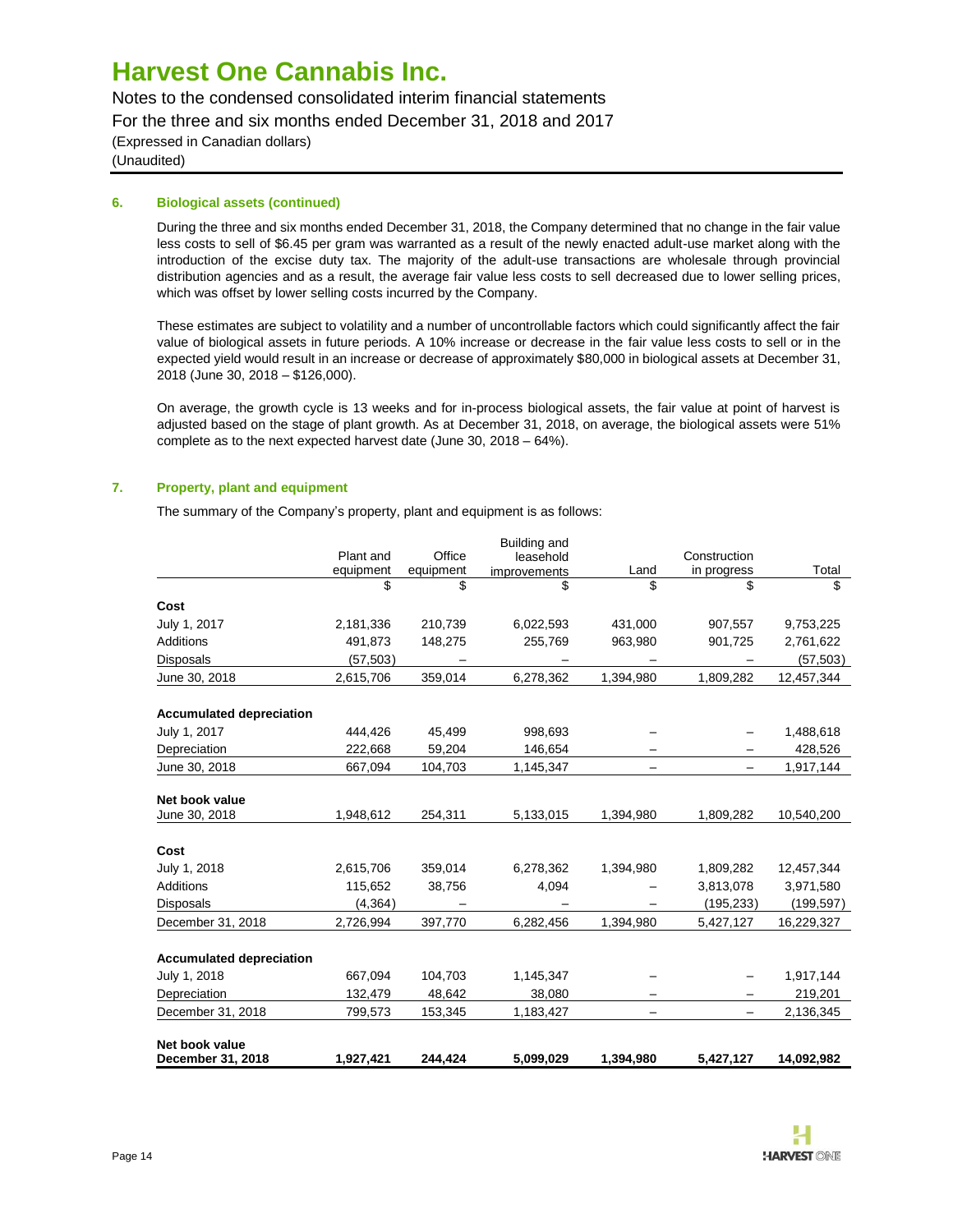Notes to the condensed consolidated interim financial statements

For the three and six months ended December 31, 2018 and 2017

(Expressed in Canadian dollars) (Unaudited)

#### **7. Property, plant and equipment (continued)**

#### *a) Construction in progress*

Additions to construction in progress during the three and six months ended December 31, 2018 mainly relate to: (1) the construction of a 65,000 square foot indoor flowering facility at the Lucky Lake property in Saskatchewan; and (2) the modular expansion on the land adjacent to the Duncan facility as described in note 7(b). The amounts capitalized to construction in progress related to these projects will be transferred to other classes of property, plant and equipment upon completion and will be depreciated over their respective useful lives.

#### *b) Terminated projects*

On August 10, 2018, the Company terminated a five-year lease agreement for a site located in Aldergrove, British Columbia ("BC") for the construction of a 59,000 square foot facility. The Company completed a feasibility audit and, in light of the results and regulatory changes, decided not to proceed with this facility. During the three and six months ended December 31, 2018, approximately \$15,000 and \$200,000 in costs related to the Aldergrove site were written-off. These costs consisted of amounts capitalized in construction in progress and prepaid expenses and deposits.

During the six months ended December 31, 2018, the Company commenced a modular expansion that will increase the annual production capacity of harvested cannabis on the land adjacent to the Duncan facility which United Greeneries has under lease. As a result, the amounts capitalized in construction in progress of approximately \$147,000 related to other planned projects for the previously vacant land were written-off and included in disposals in summary of property, plant and equipment above.

#### **8. Investment in associate**

The summary of the Company's investment in associate is as follows:

|                         | December 31<br>2018 | June 30<br>2018 |
|-------------------------|---------------------|-----------------|
|                         |                     | ۰D              |
| Investment in associate | 1,273,348           |                 |
| Warrants in associate   | 468.429             |                 |
|                         | 1,741,777           |                 |

#### *a) Investment in associate*

On September 28, 2018, the Company invested \$1,750,000 (\$1,791,221 including acquisition-related costs) to acquire 5,042,000 Class E common shares and 3,268,870 common share purchase warrants in Burb. Burb is a BC-based retailer of cannabis and cannabis-related products. The shares currently provide the Company with a 19.99% ownership interest in Burb, which is the maximum investment permitted by a Licensed Producer in a retail cannabis business under applicable BC law and regulation.

The 3,268,870 common share purchase warrants received have an exercise price of \$0.5354 per warrant expiring on September 28, 2023 ("Burb warrants"). The consideration paid has been allocated between the value of the Class E common shares and the Burb warrants at the date of acquisition (note 8(b)).

Management has determined that the ownership interest in addition to board representation provides the Company with significant influence over Burb. Therefore, the Company has accounted for the investment under the equity method.

The following table summarizes the financial information of Burb at a 100% as at September 28, 2018, prior to the investment made by the Company:

| Current assets          | S | 90.462    |
|-------------------------|---|-----------|
| Non-current assets      |   | 15,000    |
| Current liabilities     |   | (13, 251) |
| Non-current liabilities |   | (92.674)  |
| <b>Net liabilities</b>  |   | (463)     |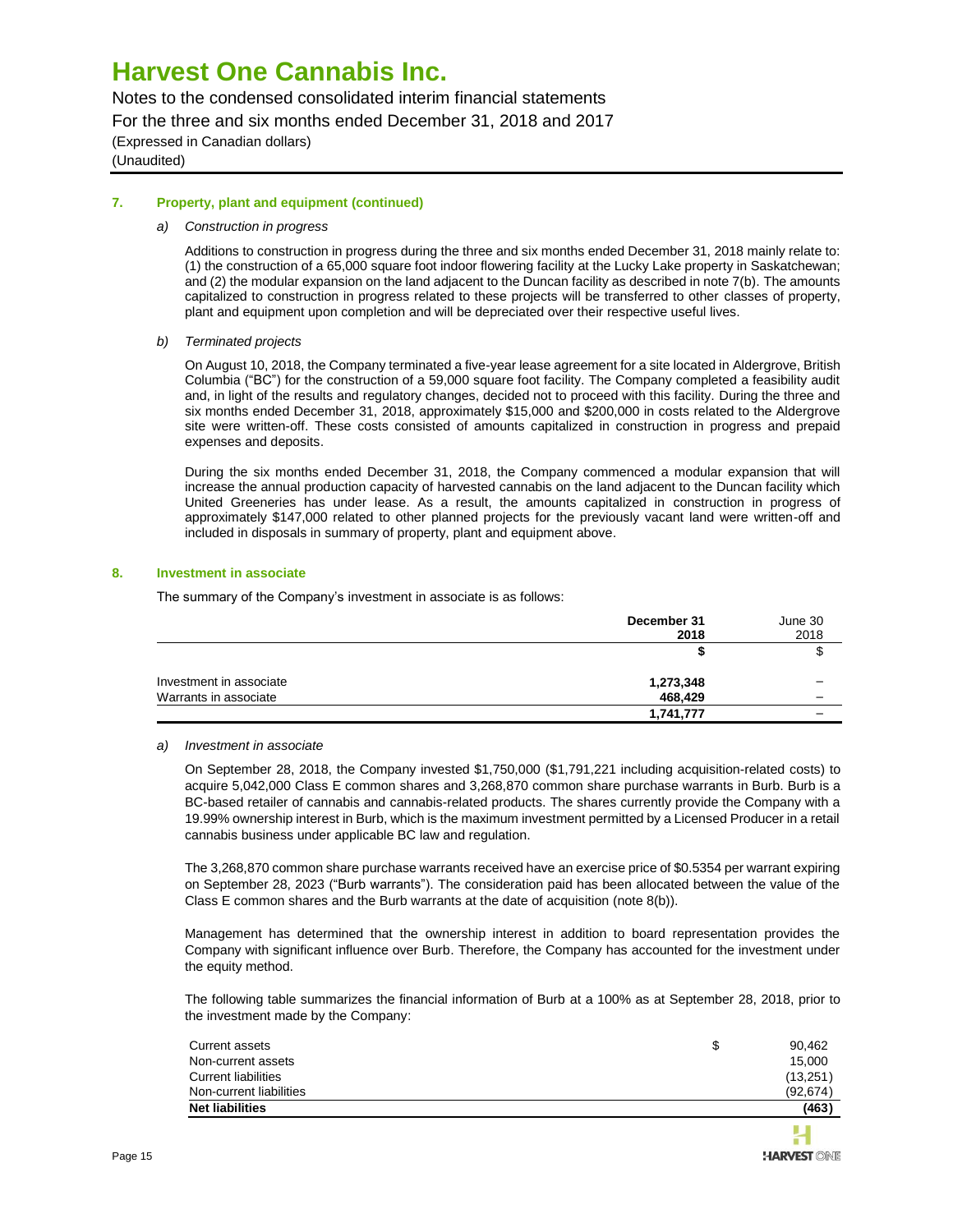Notes to the condensed consolidated interim financial statements

For the three and six months ended December 31, 2018 and 2017

(Expressed in Canadian dollars)

(Unaudited)

### **8. Investments (continued)**

*a) Investment in associate (continued)*

The following table summarizes the carrying amount of the Company's interest in Burb as at September 30, 2018 and December 31, 2018:

| Company's share (%)                                        | 19.99%     |
|------------------------------------------------------------|------------|
| Share of net liabilities                                   | \$<br>(93) |
| Acquisition-related costs                                  | 41.221     |
| Goodwill                                                   | 1,278,067  |
| Total carrying amount, September 30, 2018                  | 1,319,195  |
| Share of loss for the three months ended December 31, 2018 | (45, 847)  |
| Total carrying amount, December 31, 2018                   | 1,273,348  |

#### *b) Warrants in associate*

As part of the investment in Burb as described in note 8(a), the Company received 3,268,870 Burb warrants at an exercise price of \$0.5354 per warrant. The Burb warrants expire on September 28, 2023 and will allow the Company to increase its equity position by a further 11.5%.

The fair value of the Burb warrants was estimated using the Black-Scholes option pricing model with the following weighed average assumptions at September 28, 2018:

| Risk-free interest rate                | 2.38%   |
|----------------------------------------|---------|
| Expected life of Burb warrants (years) | 5.00    |
| Expected annualized volatility         | 116.21% |
| Expected dividend yield                | Nil     |

As Burb is a privately held company, volatility was estimated by using the historical volatility of comparable public companies. The expected life in years represents the period of time that the Burb warrants are expected to be outstanding. The risk-free rate was based on the zero-coupon Canada government bonds with a remaining term equal to the expected life of the Burb warrants.

The Burb warrants are fair valued at the end of each reporting period with changes in fair value being recognized in net loss in the period. During the three months and six months ended December 31, 2018, an unrealized loss of \$3,596 was recognized.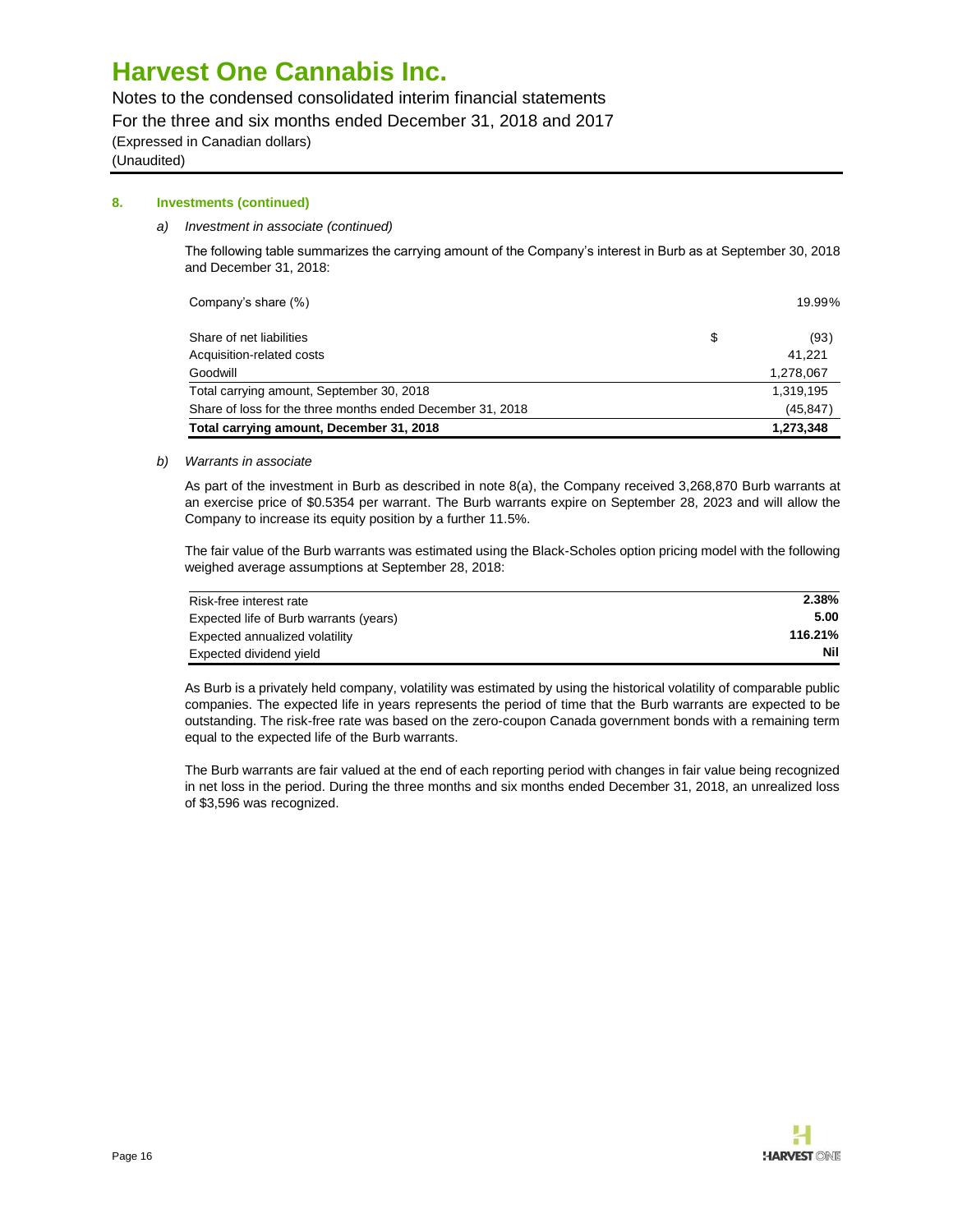Notes to the condensed consolidated interim financial statements

For the three and six months ended December 31, 2018 and 2017

(Expressed in Canadian dollars)

(Unaudited)

### **9. Intangible assets**

The summary of the Company's intangible assets is as follows:

|                                                | <b>Brand</b><br>names | In-process<br>R&D        | Customer            | Website<br>and other |             |
|------------------------------------------------|-----------------------|--------------------------|---------------------|----------------------|-------------|
|                                                | \$                    | \$                       | relationships<br>\$ | \$                   | Total<br>\$ |
| Cost                                           |                       |                          |                     |                      |             |
| July 1, 2017                                   |                       |                          |                     | 32,055               | 32,055      |
| Additions                                      |                       |                          | —                   | 26,285               | 26,285      |
|                                                | 4,190,000             |                          | 1,540,000           |                      | 5,730,000   |
| Additions from Dream Water acquisition         |                       |                          |                     |                      |             |
| June 30, 2018                                  | 4,190,000             | $\overline{\phantom{0}}$ | 1,540,000           | 58,340               | 5,788,340   |
| <b>Accumulated amortization</b>                |                       |                          |                     |                      |             |
| July 1, 2017                                   |                       |                          |                     | 890                  | 890         |
| Amortization                                   |                       |                          | 19,288              | 8,975                | 28,263      |
| June 30, 2018                                  |                       |                          | 19,288              | 9,865                | 29,153      |
| Net book value                                 |                       |                          |                     |                      |             |
| June 30, 2018                                  | 4,190,000             | —                        | 1,520,712           | 48,475               | 5,759,187   |
| Cost                                           |                       |                          |                     |                      |             |
| July 1, 2018                                   | 4,190,000             |                          | 1,540,000           | 58,340               | 5,788,340   |
| Additions                                      |                       |                          |                     | 11,695               | 11,695      |
| Additions from PhytoTech acquisition (note 10) |                       | 2,170,000                |                     |                      | 2,170,000   |
| December 31, 2018                              | 4,190,000             | 2,170,000                | 1,540,000           | 70,035               | 7,970,035   |
| <b>Accumulated amortization</b>                |                       |                          |                     |                      |             |
| July 1, 2018                                   |                       |                          | 19,288              | 9,865                | 29,153      |
| Amortization                                   |                       |                          | 110,000             | 6,044                | 116,044     |
| December 31, 2018                              |                       |                          | 129,288             | 15,909               | 145,197     |
|                                                |                       |                          |                     |                      |             |
| Net book value                                 |                       |                          |                     |                      |             |
| December 31, 2018                              | 4,190,000             | 2,170,000                | 1,410,712           | 54,126               | 7,824,838   |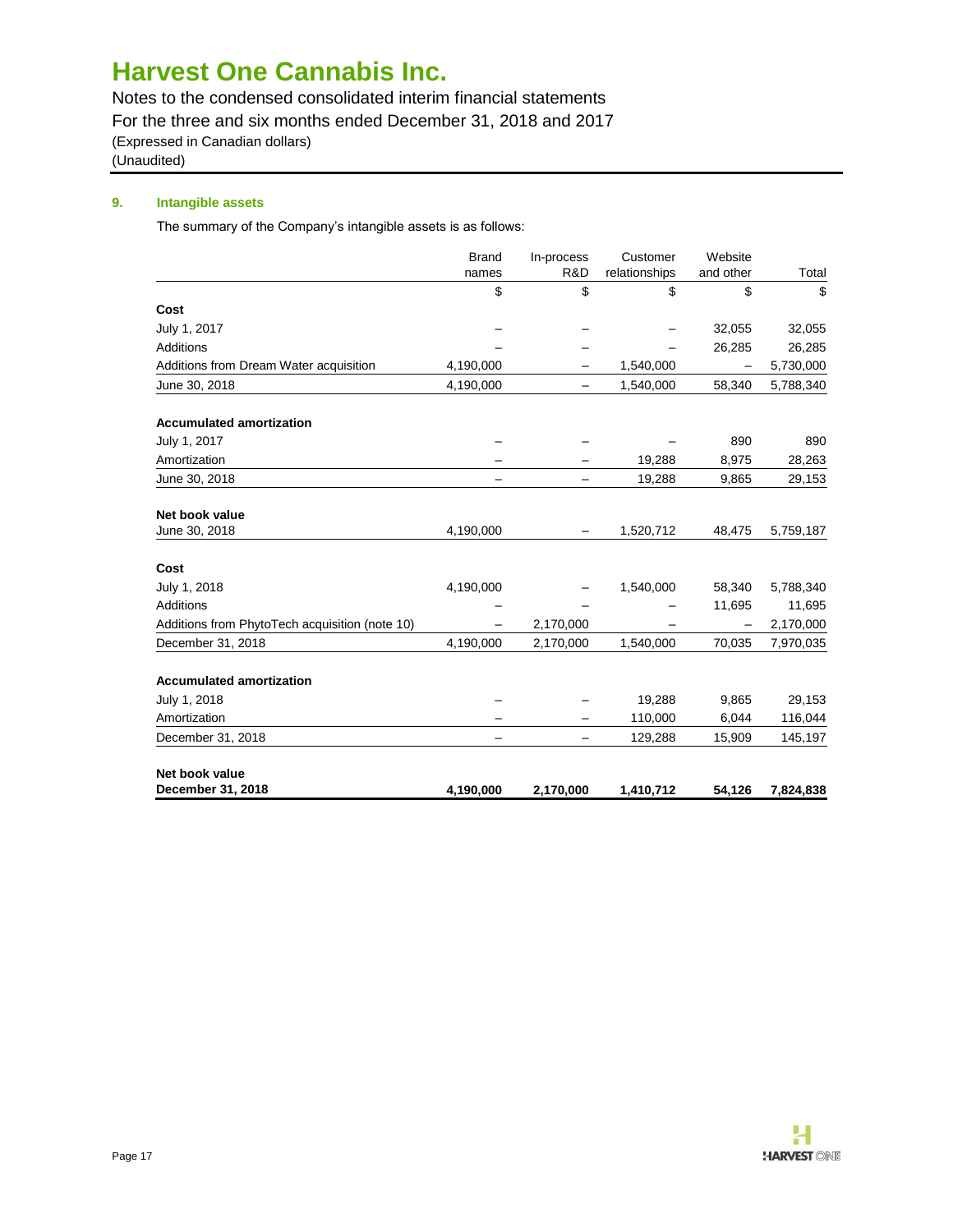Notes to the condensed consolidated interim financial statements

For the three and six months ended December 31, 2018 and 2017

(Expressed in Canadian dollars)

(Unaudited)

### **10. Acquisition of PhytoTech**

On November 20, 2018, the Company completed the acquisition of all of the outstanding shares of PhytoTech from the Company's majority shareholder MMJ Group Holdings Limited ("MMJ") for a total consideration of \$4,580,478. The acquisition was a related party transaction, measured at the exchange value being the amounts agreed to by the parties, and was reviewed and approved by the independent members of the Company's Board of Directors. PhytoTech develops cannabinoid-based drug products for a variety of clinical trials to service the medical market and administers clinical trials using Satipharm's proprietary Gelpell capsules. The transaction was accounted for as a business combination in accordance with IFRS 3 – *Business Combinations*.

| Consideration transferred:     |           |
|--------------------------------|-----------|
| Cash paid at closing           | 1.000.000 |
| 8,326,695 common shares issued | 3.580.478 |
|                                | 4.580.478 |

The common shares were issued to MMJ and the fair value of the common shares issued was based on the closing share price of the Company's common shares on November 20, 2018.

The preliminary purchase price was allocated below and is subject to change as it is not finalized.

| Net assets acquired | 24.198    |
|---------------------|-----------|
| In process R&D      | 2,170,000 |
| Goodwill            | 2,386,280 |
|                     | 4,580,478 |

Goodwill arose from the acquisition as the consideration paid reflects: (1) synergies with Satipharm whom has licensed the Gelpell capsule technology to PhytoTech for use in clinical trials; (2) future product development of PhytoTech and CBD-related drugs and therapeutics products; and (3) the benefit of expected revenue growth from both areas. These benefits were not recognized separately from goodwill because they do not meet the recognition criteria for identifiable intangible assets. No amount of goodwill is expected to be deducible for tax purposes.

The fair values of the net assets acquired are as follows:

| Cash                                     | 27,630   |
|------------------------------------------|----------|
| Accounts receivable                      | 2,362    |
| Assets acquired                          | 29.992   |
| Accounts payable and accrued liabilities | (5, 794) |
| Net assets acquired                      | 24.198   |
|                                          |          |

Net cash outflow on acquisition is as follows:

| Cash consideration  | \$<br>1,000,000 |
|---------------------|-----------------|
| Less: cash acquired | (27, 630)       |
|                     | 972,370         |

In connection with the acquisition, the Company expensed \$76,641 of acquisition-related costs under professional and consulting services for the three and six months ended December 31, 2018. In addition, PhytoTech contributed a net loss of \$9,107 for the three and six months ended December 31, 2018.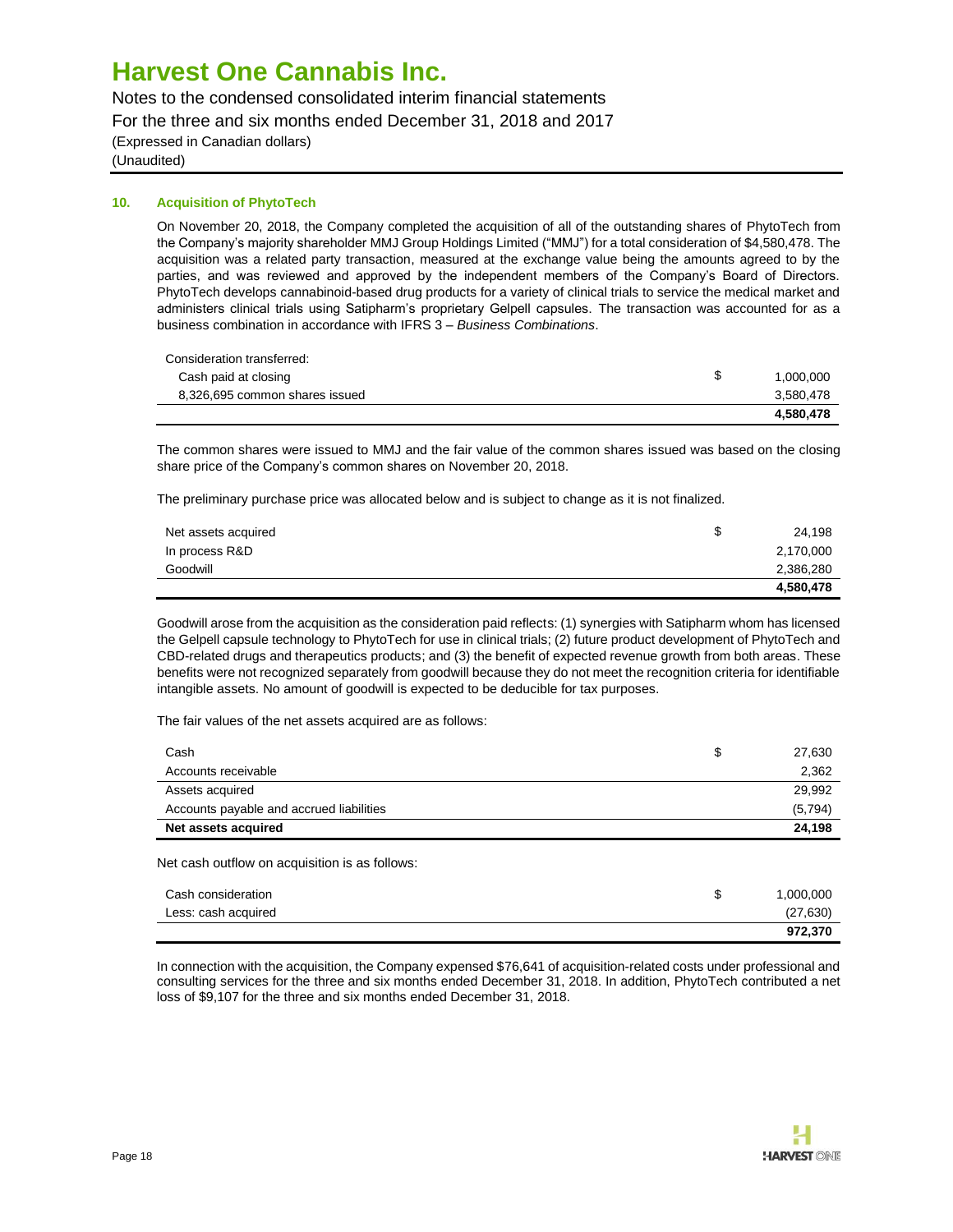Notes to the condensed consolidated interim financial statements

For the three and six months ended December 31, 2018 and 2017

(Expressed in Canadian dollars)

(Unaudited)

### **11. Goodwill**

The summary of the Company's goodwill is as follows:

|                                 | December 31<br>2018 | June 30<br>2018 |
|---------------------------------|---------------------|-----------------|
|                                 |                     | S.              |
| Dream Water acquisition         | 27,717,651          | 27,557,000      |
| PhytoTech acquisition (note 10) | 2,386,280           |                 |
|                                 | 30,103,931          | 27,557,000      |

During the three and six months ended December 31, 2018, the Company continued to integrate the Dream Water operations and, in the process, identified approximately 400,000 sleep powder packets in inventory which did not meet the quality standards for retail sale and therefore, were destroyed. The products identified were in this condition predating the acquisition date. As a result, the preliminary purchase price allocation was adjusted by \$160,651 to reflect the one-time write-down of sleep powder inventory to its net realizable value which increased the goodwill that arose from the Dream Water acquisition.

#### **12. Other reserves**

#### *a) Stock options and performance appreciation rights*

The Company has established a share purchase option plan ("Plan") whereby the Company's Board of Directors may from time to time grant stock options to employees and non-employees. The maximum number of shares that may be reserved for issuance under the Plan is 10% of the issued and outstanding common shares of the Company. Vesting is determined by the Board of Directors. The continuity of the Company's stock options at June 30, 2018 and December 31, 2018 is as follows:

|                                  | Number outstanding | Weighted average<br>exercise price |
|----------------------------------|--------------------|------------------------------------|
|                                  | #                  | \$                                 |
| Outstanding at July 1, 2017      | 8,050,000          | 0.75                               |
| Granted                          | 2,275,000          | 1.01                               |
| Exercised                        | (220,000)          | 0.75                               |
| Forfeited                        | (1,080,000)        | 0.75                               |
| Outstanding at June 30, 2018     | 9,025,000          | 0.82                               |
| Granted                          | 9,550,000          | 0.78                               |
| Expired                          | (1,983,333)        | 0.75                               |
| Forfeited                        | (1,316,667)        | 0.97                               |
| Outstanding at December 31, 2018 | 15,275,000         | 0.79                               |

The following table discloses the number of options outstanding and exercisable at December 31, 2018:

| Number of options |                | Number of options |                    |
|-------------------|----------------|-------------------|--------------------|
| outstanding       | Exercise price | exercisable       | Expiry date        |
| #                 | \$             | #                 |                    |
|                   |                |                   |                    |
| 1,500,000         | 0.75           | 1,500,000         | July 6, 2019       |
| 3,100,000         | 0.75           | 2,160,833         | April 27, 2022     |
| 200,000           | 1.77           |                   | January 25, 2023   |
| 925,000           | 0.84           |                   | May 28, 2023       |
| 8,000,000         | 0.77           | 1,200,000         | July 3, 2023       |
| 1,250,000         | 0.91           |                   | September 18, 2023 |
| 300,000           | 0.54           |                   | October 30, 2023   |
| 15,275,000        |                | 4,860,833         |                    |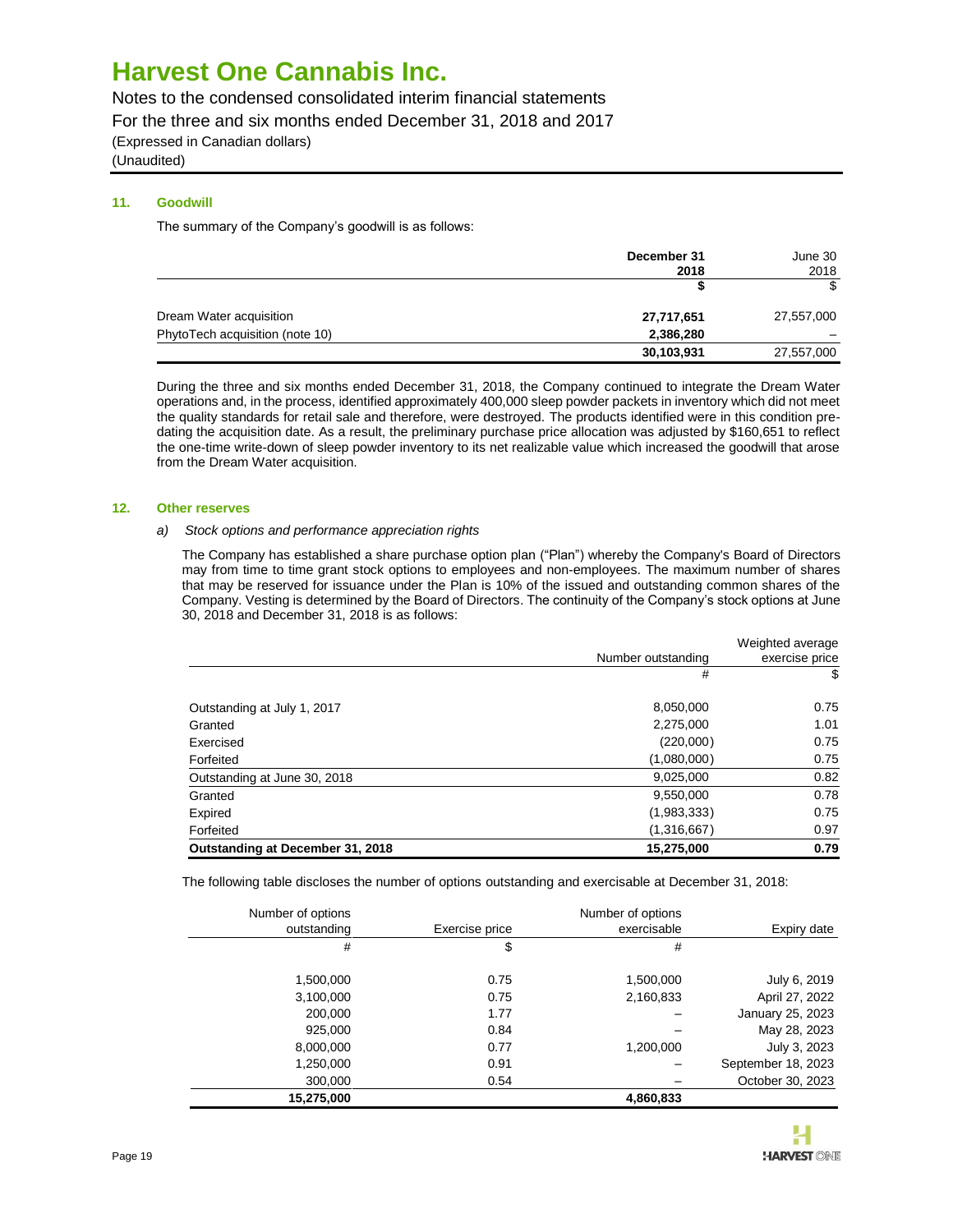Notes to the condensed consolidated interim financial statements

For the three and six months ended December 31, 2018 and 2017

(Expressed in Canadian dollars)

(Unaudited)

#### **12. Other reserves (continued)**

#### *a) Stock options and performance appreciation rights (continued)*

On July 3, 2018, 2,500,000 performance appreciation rights ("PAR") were granted to certain Executives of the Company. Each PAR entitles the holder to purchase one common share at an exercise price of \$0.77 for a period of five years following the grant date, of which 375,000 PARs vested immediately and the remaining PARs vest evenly over three years. The Company may, in its sole discretion, replace all or part of the outstanding PARs granted with stock options on a one for one exchange basis.

In determining the amount of share-based compensation, the Company used the Black-Scholes option pricing model to establish the fair value of options and PARs granted during the three and six months ended December 31, 2018 by applying the following assumptions:

|                                           | December 31         |
|-------------------------------------------|---------------------|
|                                           | 2018                |
| Risk-free interest rate                   | $2.07\% - 2.29\%$   |
| Expected life of options and PARs (years) | 3.59                |
| Expected annualized volatility            | $86.47\% - 87.04\%$ |
| Expected dividend yield                   | Nil                 |

Volatility was estimated by using the historical prices of the Company's shares. The expected life in years represents the period of time that the options and PARs granted are expected to be outstanding. The risk-free rate was based on the zero-coupon Canada government bonds with a remaining term equal to the expected life of the option and PAR.

The Company intends to settle the PARs through equity instruments and therefore, used the Black-Scholes option pricing model to establish the fair value of the PARs to determine the amount of share-based compensation during the three and six months ended December 31, 2018.

#### *b) Warrants*

The Company's outstanding warrants at December 31, 2018 is as follows:

|                                    | Issued     | Exercised  | Outstanding | Exercise price | Expiry date       |
|------------------------------------|------------|------------|-------------|----------------|-------------------|
|                                    | #          | #          | #           | \$             |                   |
|                                    |            |            |             |                |                   |
| Reverse Take-Over ("RTO") Warrants | 16,667,000 | 13.440.532 | 3,226,468   | 1.00           | April 27, 2020    |
| Brokers' RTO warrants              | 2,000,040  | 1,200,004  | 800.036     | 0.75           | April 27, 2020    |
| <b>Brokers' Secondary Warrants</b> | 600,002    | 100.002    | 500.000     | 1.00           | January 4, 2021   |
| Debenture Warrants                 | 9,493,882  | 3.592.600  | 5.901.282   | 1.09           | December 14, 2020 |
| Units Offering Warrants            | 22,115,385 | -          | 22,115,385  | 2.30           | January 31, 2020  |
| Brokers' Units Offering Warrants   | 663,461    | -          | 663.461     | 2.30           | January 31, 2020  |
| <b>Dream Water Warrants</b>        | 517.000    | -          | 517.000     | 1.00           | May 29, 2021      |
|                                    | 52,056,770 | 18.333.138 | 33,723,632  |                |                   |

During the three and six months ended December 31, 2018, 150,000 RTO warrants were exercised at \$1.00 per warrant for proceeds of \$150,000 and exchanged for 150,000 common shares.

During the three and six months ended December 31, 2017, 663,166 RTO warrants were exercised at \$1.00 per warrant for proceeds of \$663,166 and exchanged for 663,166 common shares.

*c) Other*

During the three and six months ended December 31, 2017, the Company recorded \$26,361 and \$95,024 in share-based compensation expense as a result of vesting of stock options from MMJ, issued to employees of Harvest One, United Greeneries and Satipharm in previous years, whereby the Company incurred the expense as it was the primary recipient of the services provided.

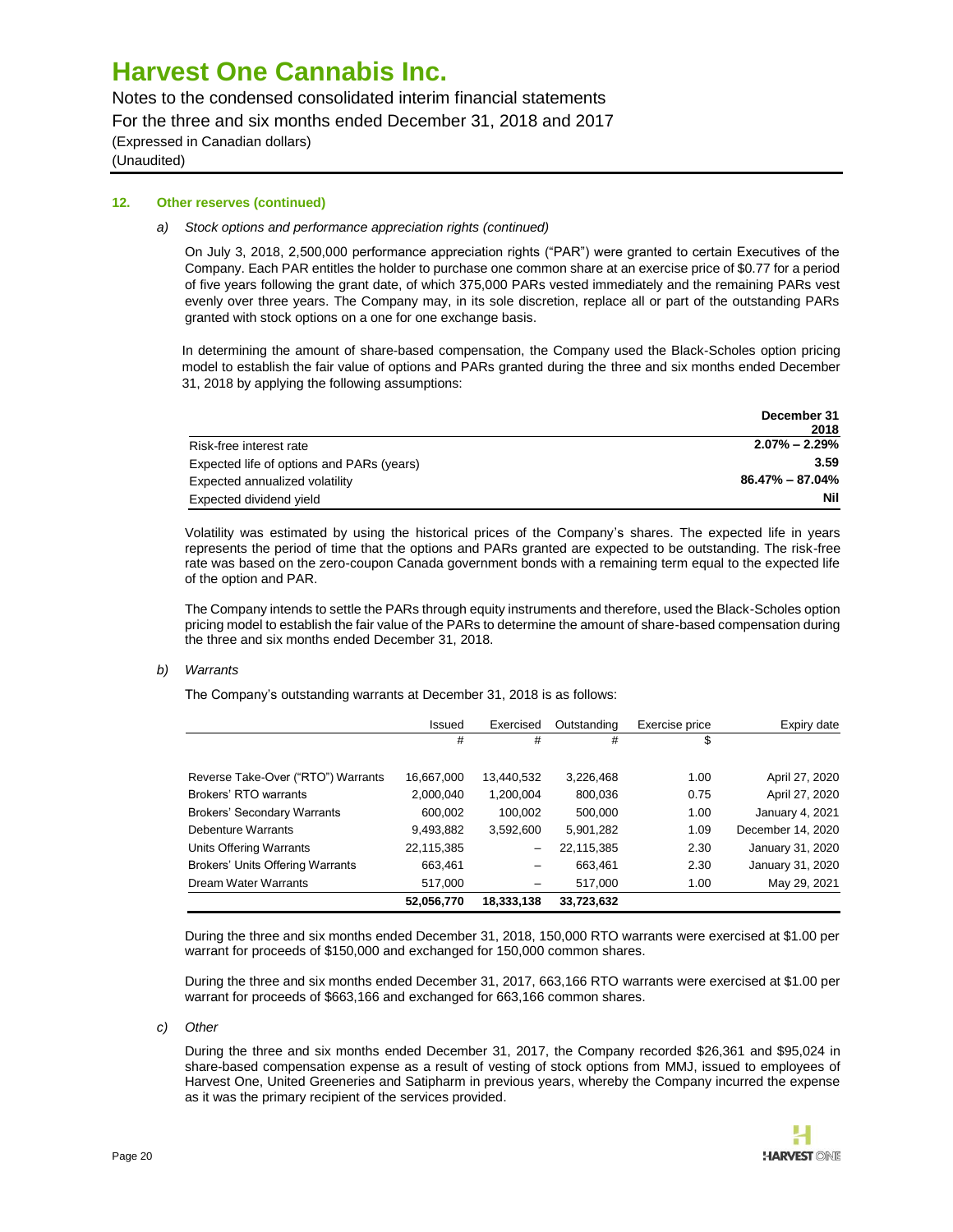Notes to the condensed consolidated interim financial statements

For the three and six months ended December 31, 2018 and 2017

(Expressed in Canadian dollars)

(Unaudited)

#### **13. Convertible debenture units**

During the three and six months ended December 31, 2017, the Company recorded \$625,390 of deferred financing fee amortization and \$67,205 of accretion expense which are both included in net finance costs. In addition, the Company paid interest of \$15,381 and issued 10,083,330 common shares on partial conversion of \$8,470,000 convertible debentures.

#### **14. Related parties**

In addition to the related party transaction described in note 10, the Company had the following related party transactions:

*a) Compensation of key management personnel*

Key management personnel ("KMP") include persons having the authority and responsibility for planning, directing and controlling the activities of the Company as a whole. The KMP of the Company are the members of the Company's executive management team and Board of Directors. Compensation provided to KMP is as follows:

|                          | For the three months ended<br>December 31 | For the six months ended<br>December 31 |           |           |  |
|--------------------------|-------------------------------------------|-----------------------------------------|-----------|-----------|--|
|                          | 2018                                      | 2017                                    | 2018      | 2017      |  |
|                          | \$                                        | \$                                      | \$        | \$        |  |
| Salaries and benefits    | 348,750                                   | 163,292                                 | 818,149   | 353,100   |  |
| Severance costs          | 76,785                                    |                                         | 863,754   |           |  |
| Consulting fees          |                                           | 69,562                                  |           | 139,124   |  |
| Directors' fees          | 34.207                                    | 36,000                                  | 58,207    | 72,000    |  |
| Share-based compensation | 650,768                                   | 501,856                                 | 2,137,622 | 1,003,712 |  |
| Total                    | 1,110,510                                 | 770.710                                 | 3,877,732 | 1,567,936 |  |

#### *b) Payments to related parties*

As at December 31, 2018, there was \$34,207 directors' fees owing (June 30, 2018 – \$27,000) included in accounts payable and accrued liabilities.

During the three and six months ended December 31, 2018, the Company paid \$9,311 and \$22,025 (December 31, 2017 – \$10,557 and \$24,535) in legal fees to a law firm owned by a director of the Company.

During the three and six months ended December 31, 2017, the Company paid consulting fees of \$6,555 to an individual related to a director of the Company.

*c) Severance payment*

The Company paid \$750,000 to the former Chief Executive Officer of the Company in accordance with the terms of a mutual separation agreement, which is included in severance and reorganization costs for the six months ended December 31, 2018.

*d) Payments to MMJ*

During the three and six months ended December 31, 2018, the Company acquired all of the outstanding shares of PhytoTech from MMJ for a total consideration of \$4,580,478, which was measured at the exchange value being the amounts agreed to by the parties.

Prior to the RTO, the operational and funding requirements of the Company were supported by MMJ. During the three and six months ended December 31, 2017, the Company repaid \$28,952 and \$34,844, respectively, of the amount outstanding to MMJ.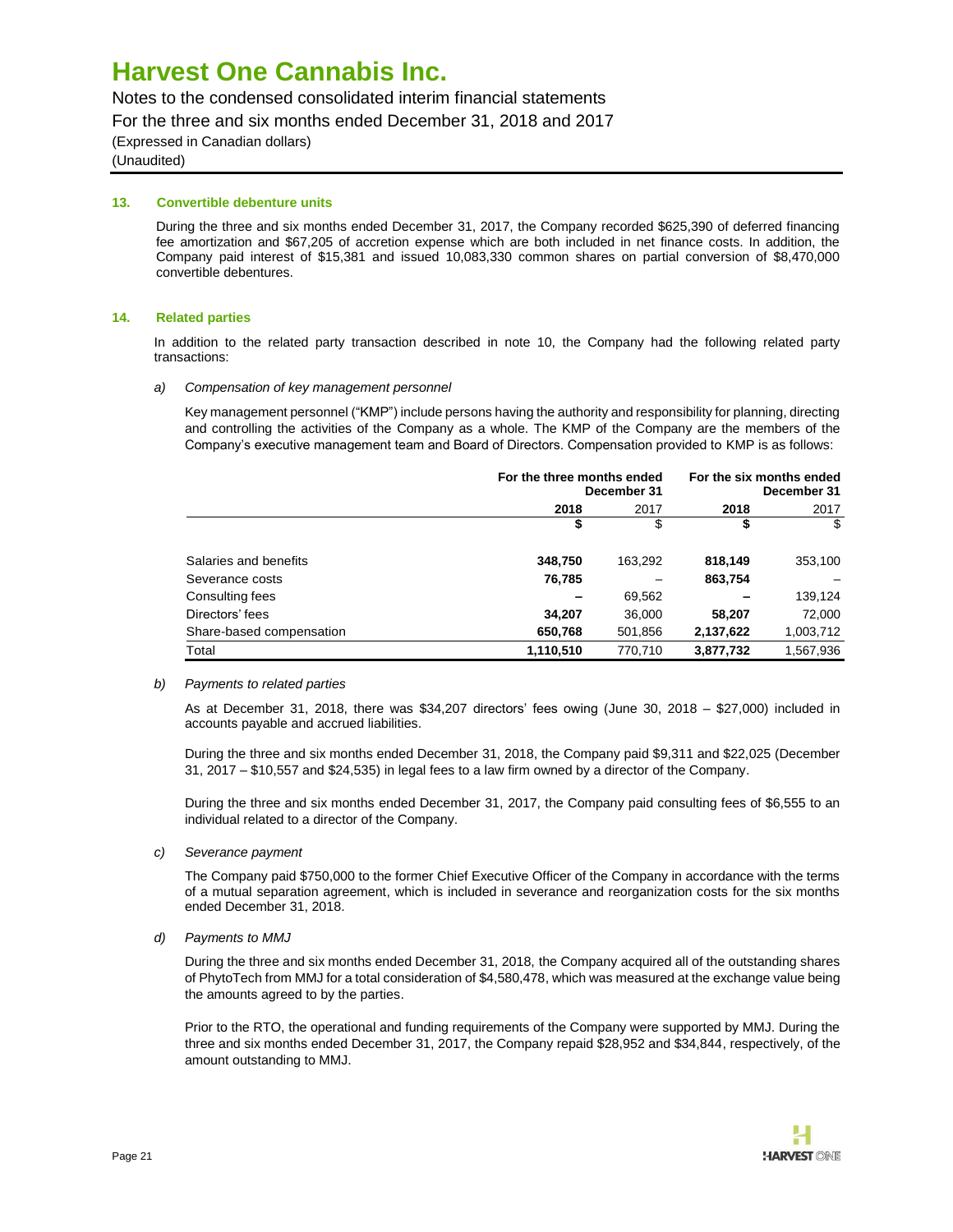Notes to the condensed consolidated interim financial statements

For the three and six months ended December 31, 2018 and 2017

(Expressed in Canadian dollars)

### (Unaudited)

### **15. Commitments**

As at December 31, 2018, the Company's commitments that have not been disclosed elsewhere in the condensed consolidated interim financial statements is as follows:

|                                        | Less than<br>vear | <b>Between</b><br>2 to 5 years | Over 5 years | Total     |
|----------------------------------------|-------------------|--------------------------------|--------------|-----------|
|                                        | \$                | \$                             | \$           | \$        |
| Operating lease commitments            | 315,090           | 1,534,815                      | 613,918      | 2,463,823 |
| Purchase commitments                   | 706,452           | 2,359,093                      |              | 3,065,545 |
| <b>Extraction services commitments</b> | 528,000           | 829.714                        |              | 1,357,714 |
| Capital commitments                    | 936,545           |                                |              | 936,545   |
|                                        | 2,486,087         | 4,723,622                      | 613,918      | 7,823,627 |

#### *a) Operating lease commitments*

On August 29, 2018, the Company entered into a six-year lease agreement for office space in Vancouver, BC. Commencing on October 1, 2019, the Company will pay monthly rent at a rate of \$23,333. The current office lease agreement was amended and will expire on April 29, 2019.

The Company entered into two lease agreements for the Company's Dream Water operations on July 10, 2018 and September 12, 2018, respectively: (1) a five-year lease agreement in Toronto, Ontario with monthly rent at a rate of \$4,180 commencing on July 9, 2018; and (2) a three-year lease agreement in Miami, Florida with monthly rent at a rate of US\$3,500 (\$4,775) commencing on October 1, 2018.

#### *b) Purchase commitments*

On May 31, 2017, the Company entered into a five-year agreement with Gelpell AG for the exclusive marketing, distribution and sale of the Gelpell capsules worldwide. As part of this agreement, the Company has annual minimum purchase commitments.

#### *c) Extraction services commitments*

On November 11, 2018, the Company entered into a multi-year Extraction Services Agreement with Valens GroWorks Corp ("Valens") for cannabis extraction and value-added services. As part of this agreement, the Company will ship to or purchase from Valens bulk quantities of dried cannabis over an initial three-year term. Valens will process the cannabis on a fee-for-service basis into bulk resin or other cannabis oil derivative products.

#### *d) Capital commitments*

On October 17, 2018, the Company entered into an agreement to purchase four custom designed modular buildings to be placed on the land adjacent to the Duncan facility. The modular buildings are expected to be completed during the 2019 calendar year and are expected to increase the annual production capacity of harvested cannabis.

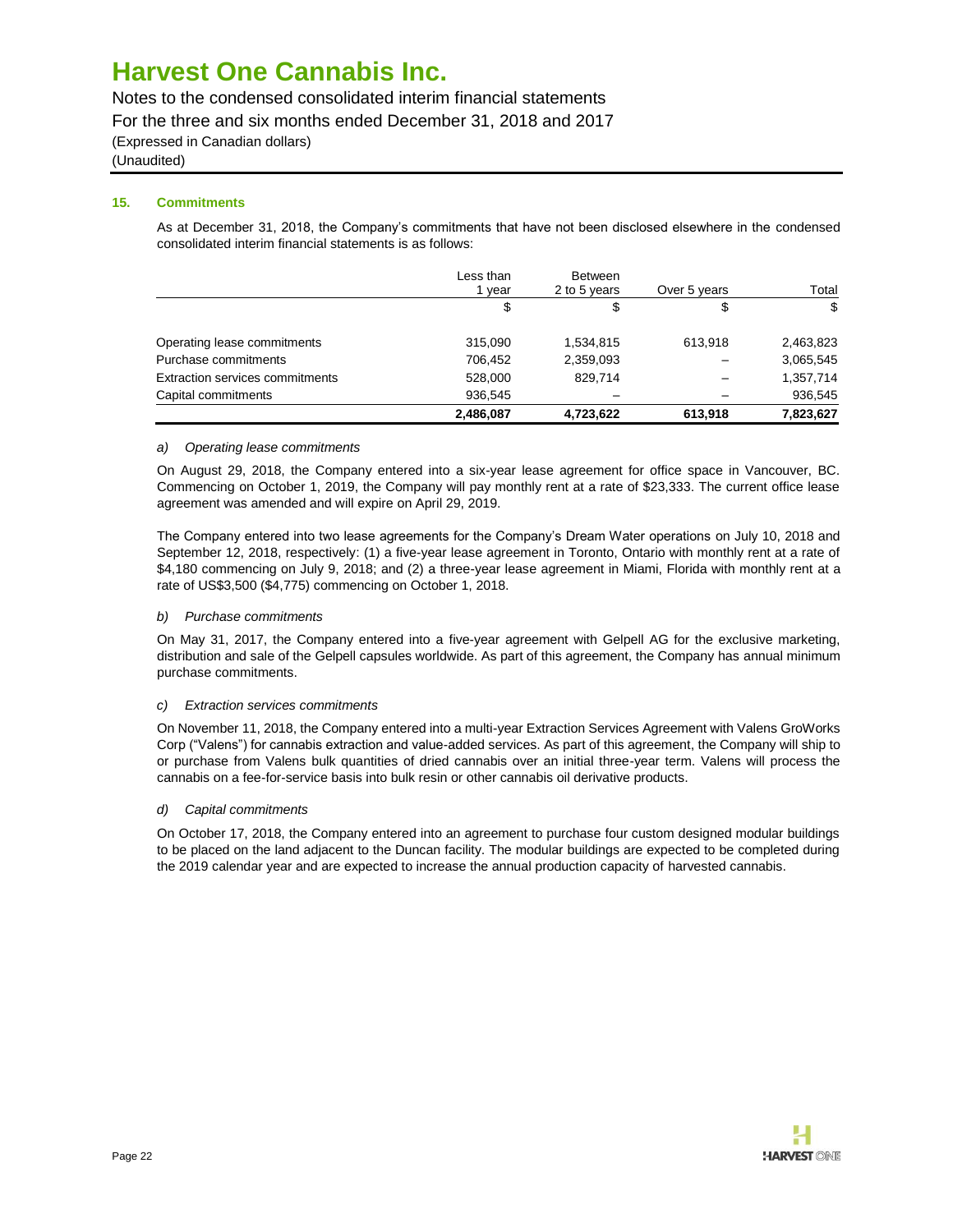Notes to the condensed consolidated interim financial statements For the three and six months ended December 31, 2018 and 2017 (Expressed in Canadian dollars) (Unaudited)

#### **16. Segmented information**

The Company operates in three reportable segments: Cultivation (United Greeneries), Medical and Nutraceutical (Satipharm and PhytoTech), and Consumer (Dream Water), which is the way the Company reports information regarding segment performance, including net profit (loss), to its chief operating decision maker as of December 31, 2018.

The Cultivation segment includes the cultivation and distribution of cannabis in the medical and adult-use markets under the federally regulated *Cannabis Act* with a license issued by Health Canada. The Medical and Nutraceutical segment includes the processing, manufacturing and distribution of cannabis-based food supplement products throughout Europe and Australia. The Consumer segment includes the marketing, distribution, and product development of liquid sleep shots and sleep powder packets throughout Canada and the US.

The segments for the three months ended December 31, 2018 and 2017 are as follows:

| For the three months ended December 31, 2018              |                    |                                            |                 |               |               | For the three months ended December 31, 2017 |                              |                   |                          |               |
|-----------------------------------------------------------|--------------------|--------------------------------------------|-----------------|---------------|---------------|----------------------------------------------|------------------------------|-------------------|--------------------------|---------------|
|                                                           | <b>Cultivation</b> | <b>Medical and</b><br><b>Nutraceutical</b> | <b>Consumer</b> | Corporate     | Total         | Cultivation                                  | Medical and<br>Nutraceutical | Consumer          | Corporate                | Total         |
|                                                           |                    | \$                                         | \$              | \$            | S             | \$                                           | \$                           | \$                | \$                       |               |
| Net revenue                                               | 2,039,451          | 13,872                                     | 1,688,459       |               | 3,741,782     |                                              | 4,740                        |                   |                          | 4,740         |
| <b>Production costs</b><br>Inventory expensed to cost of  | (793, 748)         |                                            |                 |               | (793, 748)    | (616, 422)                                   |                              |                   |                          | (616, 422)    |
| sales                                                     | (161, 073)         | (4,004)                                    | (1,027,825)     |               | (1, 192, 902) |                                              | (8,325)                      |                   |                          | (8,325)       |
| Inventory write-down                                      |                    | -                                          |                 |               | -             | (210,000)                                    |                              |                   | -                        | (210,000)     |
| Gross profit (loss) before fair<br>value adjustments      | 1,084,630          | 9,868                                      | 660,634         |               | 1,755,132     | (826, 422)                                   | (3, 585)                     |                   | $\overline{\phantom{m}}$ | (830,007)     |
| Realized fair value amounts<br>included in inventory sold | (1,770,002)        |                                            |                 |               | (1,770,002)   |                                              |                              |                   |                          |               |
| Change in fair value of<br>biological assets              | 1,142,337          |                                            |                 |               | 1,142,337     | 570,595                                      |                              |                   | —                        | 570,595       |
| Gross profit (loss)                                       | 456,965            | 9,868                                      | 660,634         | Ξ.            | 1,127,467     | (255, 827)                                   | (3, 585)                     |                   | —                        | (259, 412)    |
| Other operating expenses                                  | (325, 259)         | (518, 282)                                 | (954, 048)      | (2, 557, 464) | (4,355,053)   | (326, 728)                                   | (173, 280)                   |                   | (1,810,454)              | (2,310,462)   |
| Profit (loss) from operations                             | 131,706            | (508, 414)                                 | (293, 414)      | (2,557,464)   | (3,227,586)   | (582, 555)                                   | (176, 865)                   |                   | (1,810,454)              | (2, 569, 874) |
| Net finance costs                                         | (1,214)            | (236)                                      | (10, 528)       | 4,232         | (7, 746)      | (2,029)                                      | (363)                        | $\qquad \qquad -$ | (751, 559)               | (753, 951)    |
| Non-operating expenses                                    |                    | (44,491)                                   | (17, 505)       | (34, 240)     | (96, 236)     |                                              | (18, 522)                    |                   |                          | (18,522)      |
| Net profit (loss)                                         | 130,492            | (553, 141)                                 | (321, 447)      | (2,587,472)   | (3,331,568)   | (584, 584)                                   | (195,750)                    |                   | (2,562,013)              | (3,342,347)   |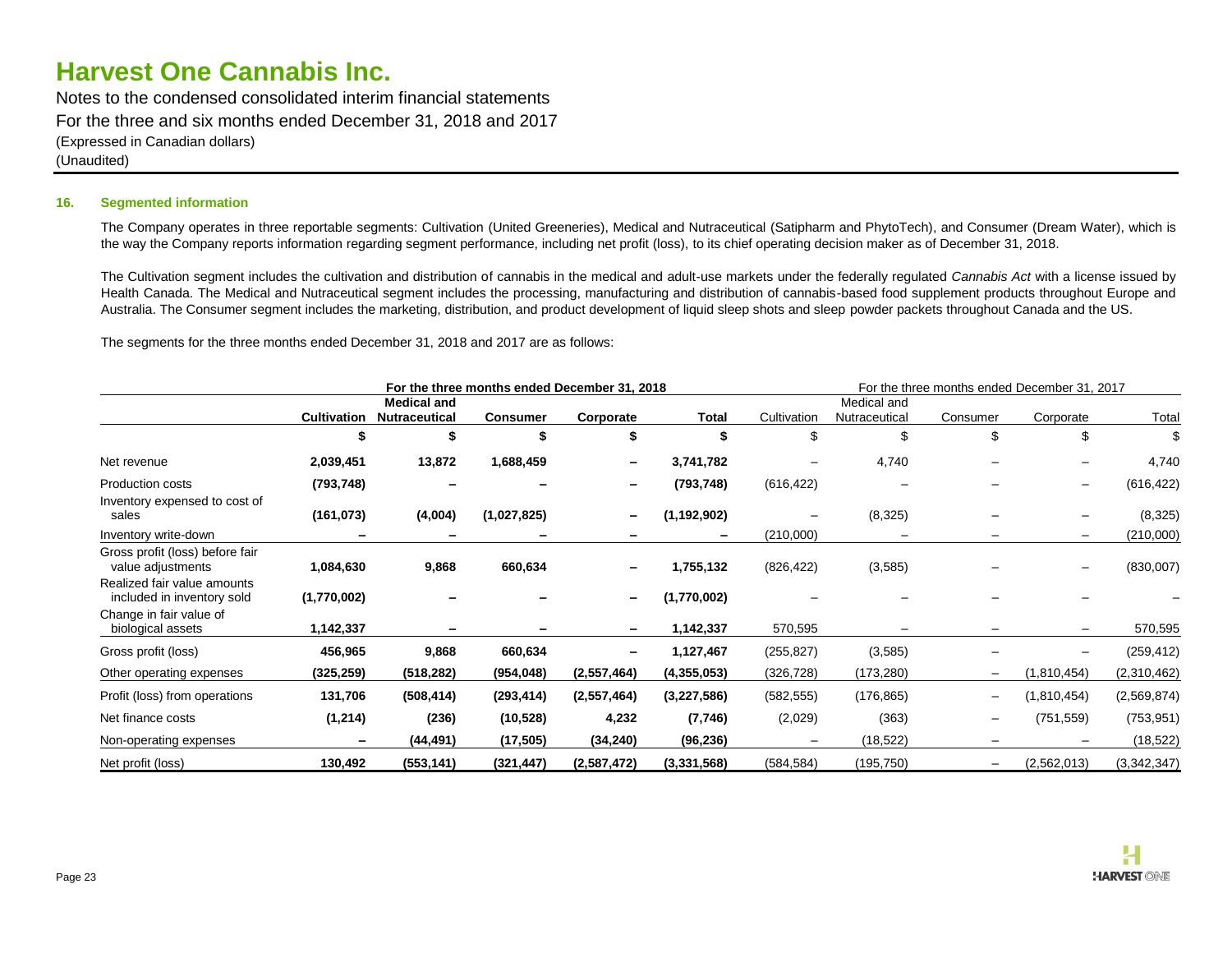Notes to the condensed consolidated interim financial statements For the three and six months ended December 31, 2018 and 2017 (Expressed in Canadian dollars) (Unaudited)

### **16. Segmented information (continued)**

The segments for the six months ended December 31, 2018 and 2017 are as follows:

| For the six months ended December 31, 2018                |                    |                                            |                 |             |                | For the six months ended December 31, 2017 |                              |                          |                          |               |
|-----------------------------------------------------------|--------------------|--------------------------------------------|-----------------|-------------|----------------|--------------------------------------------|------------------------------|--------------------------|--------------------------|---------------|
|                                                           | <b>Cultivation</b> | <b>Medical and</b><br><b>Nutraceutical</b> | <b>Consumer</b> | Corporate   | Total          | Cultivation                                | Medical and<br>Nutraceutical | Consumer                 | Corporate                | Total         |
|                                                           |                    |                                            | \$              |             |                |                                            | \$                           | \$                       | \$                       |               |
| Net revenue                                               | 2,647,201          | 13,872                                     | 2,760,000       |             | 5,421,073      |                                            | 179,284                      |                          |                          | 179,284       |
| <b>Production costs</b><br>Inventory expensed to cost of  | (1,441,525)        |                                            |                 |             | (1,441,525)    | (1, 174, 945)                              |                              |                          | —                        | (1, 174, 945) |
| sales                                                     | (194, 305)         | (4,004)                                    | (2, 154, 303)   |             | (2,352,612)    | $\qquad \qquad -$                          | (160, 641)                   |                          | $\overline{\phantom{m}}$ | (160, 641)    |
| Inventory write-down                                      |                    |                                            |                 |             |                | (210,000)                                  |                              |                          | $\qquad \qquad -$        | (210,000)     |
| Gross profit (loss) before fair<br>value adjustments      | 1,011,371          | 9,868                                      | 605,697         |             | 1,626,936      | (1,384,945)                                | 18,643                       |                          |                          | (1,366,302)   |
| Realized fair value amounts<br>included in inventory sold | (2, 273, 448)      |                                            |                 |             | (2, 273, 448)  |                                            |                              |                          |                          |               |
| Change in fair value of<br>biological assets              | 2,352,076          |                                            |                 |             | 2,352,076      | 1,100,722                                  |                              |                          | $\overline{\phantom{m}}$ | 1,100,722     |
| Gross profit (loss)                                       | 1,089,999          | 9,868                                      | 605,697         |             | 1,705,564      | (284, 223)                                 | 18,643                       |                          |                          | (265, 580)    |
| Other operating expenses                                  | (932,812)          | (972, 235)                                 | (2, 234, 355)   | (6,611,056) | (10, 750, 458) | (583, 415)                                 | (364, 952)                   | $\overline{\phantom{0}}$ | (3, 167, 837)            | (4, 116, 204) |
| Profit (loss) from operations                             | 157,187            | (962, 367)                                 | (1,628,658)     | (6,611,056) | (9,044,894)    | (867, 638)                                 | (346, 309)                   | $\overline{\phantom{0}}$ | (3, 167, 837)            | (4,381,784)   |
| Net finance costs                                         | (2,713)            | (888)                                      | (13, 922)       | 2,477       | (15,046)       | (3, 555)                                   | (805)                        | -                        | (751, 532)               | (755, 892)    |
| Non-operating expenses                                    |                    | (9,701)                                    | (17, 441)       | (39,960)    | (67, 102)      |                                            | (92, 855)                    |                          |                          | (92, 855)     |
| Net profit (loss)                                         | 154,474            | (972, 956)                                 | (1,660,021)     | (6,648,539) | (9, 127, 042)  | (871, 193)                                 | (439, 969)                   |                          | (3,919,369)              | (5, 230, 531) |